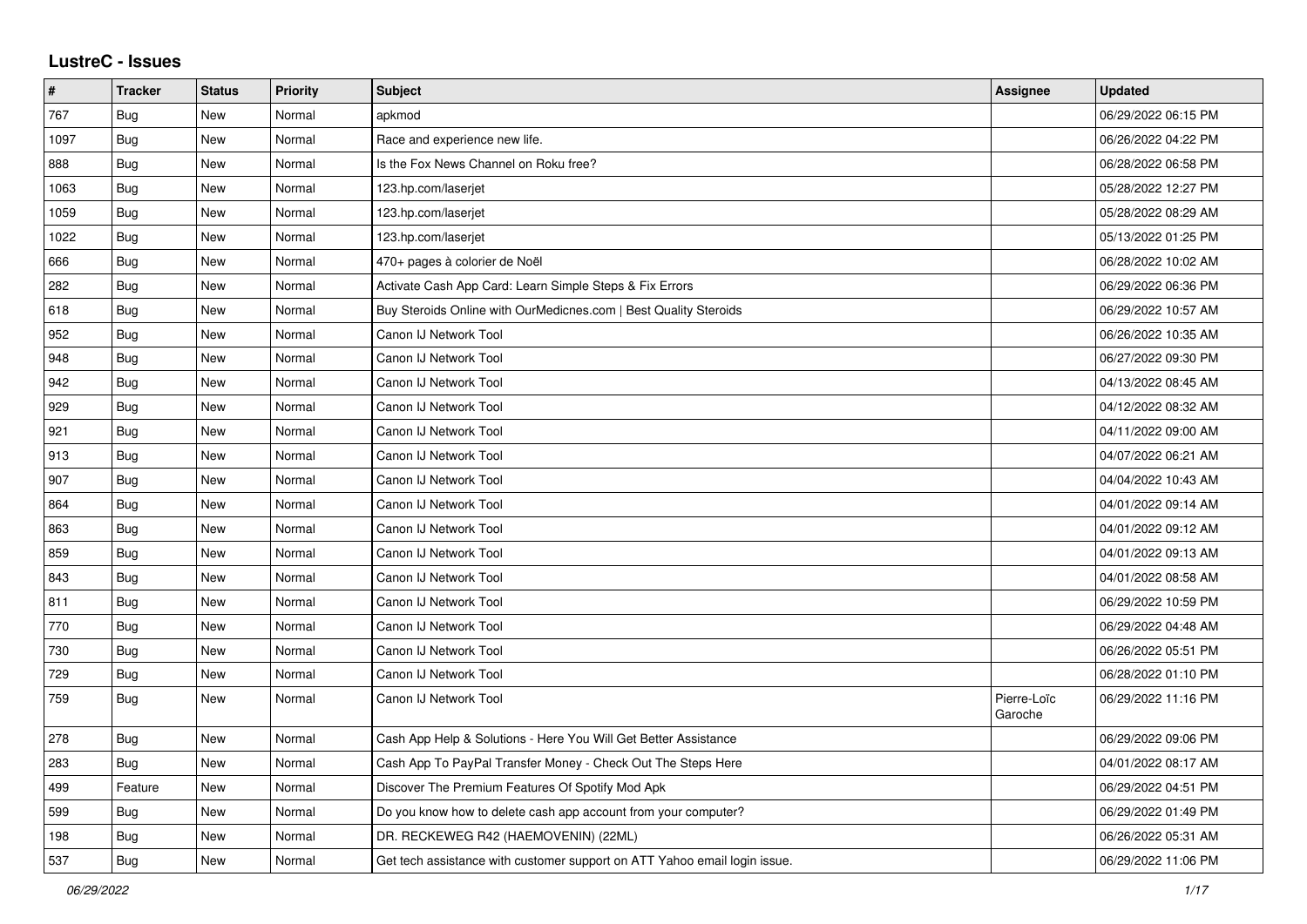| $\vert$ # | <b>Tracker</b> | <b>Status</b> | <b>Priority</b> | <b>Subject</b>                                                                                                                               | Assignee               | <b>Updated</b>      |
|-----------|----------------|---------------|-----------------|----------------------------------------------------------------------------------------------------------------------------------------------|------------------------|---------------------|
| 841       | Bug            | New           | Normal          | How do I activate FOX NOW?                                                                                                                   |                        | 04/01/2022 08:58 AM |
| 839       | Bug            | New           | Normal          | How do I activate FOX NOW?                                                                                                                   |                        | 04/01/2022 08:58 AM |
| 823       | Feature        | New           | Normal          | How much does Disney Plus cost?                                                                                                              | Pierre-Loïc<br>Garoche | 06/27/2022 04:05 AM |
| 226       | Bug            | New           | Normal          | How to find reliable service reviews                                                                                                         | Anonymous              | 04/01/2022 08:46 AM |
| 824       | Feature        | New           | Normal          | How to watch Fox News on my Smart TV or similar devices?                                                                                     | Pierre-Loïc<br>Garoche | 06/27/2022 08:32 PM |
| 76        | <b>Bug</b>     | New           | Normal          | Import error: Load error: imported node real_to_int declared in a regular Lustre file. File "include/conv.lusi", line<br>1, characters 0-64: |                        | 06/29/2022 05:50 PM |
| 947       | Bug            | New           | Normal          | is Disney Now and Disney Plus different?                                                                                                     |                        | 04/14/2022 09:53 AM |
| 941       | Bug            | New           | Normal          | is Disney Now and Disney Plus different?                                                                                                     |                        | 06/26/2022 12:10 PM |
| 886       | <b>Bug</b>     | New           | Normal          | Is the Fox News Channel on Roku free?                                                                                                        |                        | 06/28/2022 09:36 PM |
| 840       | Bug            | New           | Normal          | Is Tubi really free and legal?                                                                                                               |                        | 04/01/2022 08:58 AM |
| 289       | <b>Bug</b>     | New           | Normal          | Recover Yahoo Mail Forgotten Password - Explore Kanata Chinese                                                                               |                        | 06/29/2022 03:35 PM |
| 249       | <b>Bug</b>     | New           | Normal          | Steps to Activate Cash App Card in Less then 2 Minutes - Get Information                                                                     | Pierre-Loïc<br>Garoche | 06/21/2022 07:52 PM |
| 192       | Bug            | New           | Normal          | The code Caffe                                                                                                                               |                        | 05/09/2022 10:16 AM |
| 170       | Feature        | New           | Normal          | top mba colleges in bangalore                                                                                                                |                        | 06/28/2022 10:55 AM |
| 889       | Bug            | New           | Normal          | What is Plex and how it's work?                                                                                                              |                        | 04/01/2022 09:14 AM |
| 887       | Bug            | New           | Normal          | What is Plex and how it's work?                                                                                                              |                        | 04/01/2022 09:16 AM |
| 946       | Bug            | New           | Normal          | What is Plex and Is Plex Legal?                                                                                                              |                        | 06/26/2022 05:23 AM |
| 940       | <b>Bug</b>     | New           | Normal          | What is Plex and Is Plex Legal?                                                                                                              |                        | 06/26/2022 04:50 PM |
| 228       | Bug            | New           | Normal          | Why Does Cash App Transaction Failed? - Here Is the Answer                                                                                   |                        | 06/29/2022 11:02 PM |
| 579       | Bug            | New           | Normal          | YOUR CV MAKES YOUR FIRST IMPRESSION                                                                                                          | Christophe<br>Garion   | 06/27/2022 12:22 PM |
| 1007      | Bug            | New           | Normal          | "ij.start canon                                                                                                                              |                        | 05/18/2022 10:40 AM |
| 995       | Feature        | New           | Normal          | 'ij.start canon                                                                                                                              |                        | 06/27/2022 01:29 PM |
| 1068      | Bug            | New           | Normal          | 123.hp.com/laserjet                                                                                                                          |                        | 05/31/2022 12:22 PM |
| 1046      | <b>Bug</b>     | New           | Normal          | 123.hp.com/laserjet                                                                                                                          |                        | 05/24/2022 10:46 AM |
| 997       | Bug            | New           | Normal          | 123.hp.com/laserjet                                                                                                                          |                        | 06/28/2022 09:48 AM |
| 193       | Bug            | New           | Normal          | 18% Discount on Homeopathic medicines                                                                                                        |                        | 06/28/2022 03:38 AM |
| 1126      | Bug            | New           | Normal          | 1PLSD                                                                                                                                        |                        | 06/25/2022 09:36 AM |
| 1037      | Feature        | New           | Normal          | 1p lsd                                                                                                                                       | Christophe<br>Garion   | 05/19/2022 05:25 AM |
| 807       | Bug            | New           | Normal          | 1v1Battle is a strategic action 'Build and shoot' game                                                                                       |                        | 06/27/2022 06:52 AM |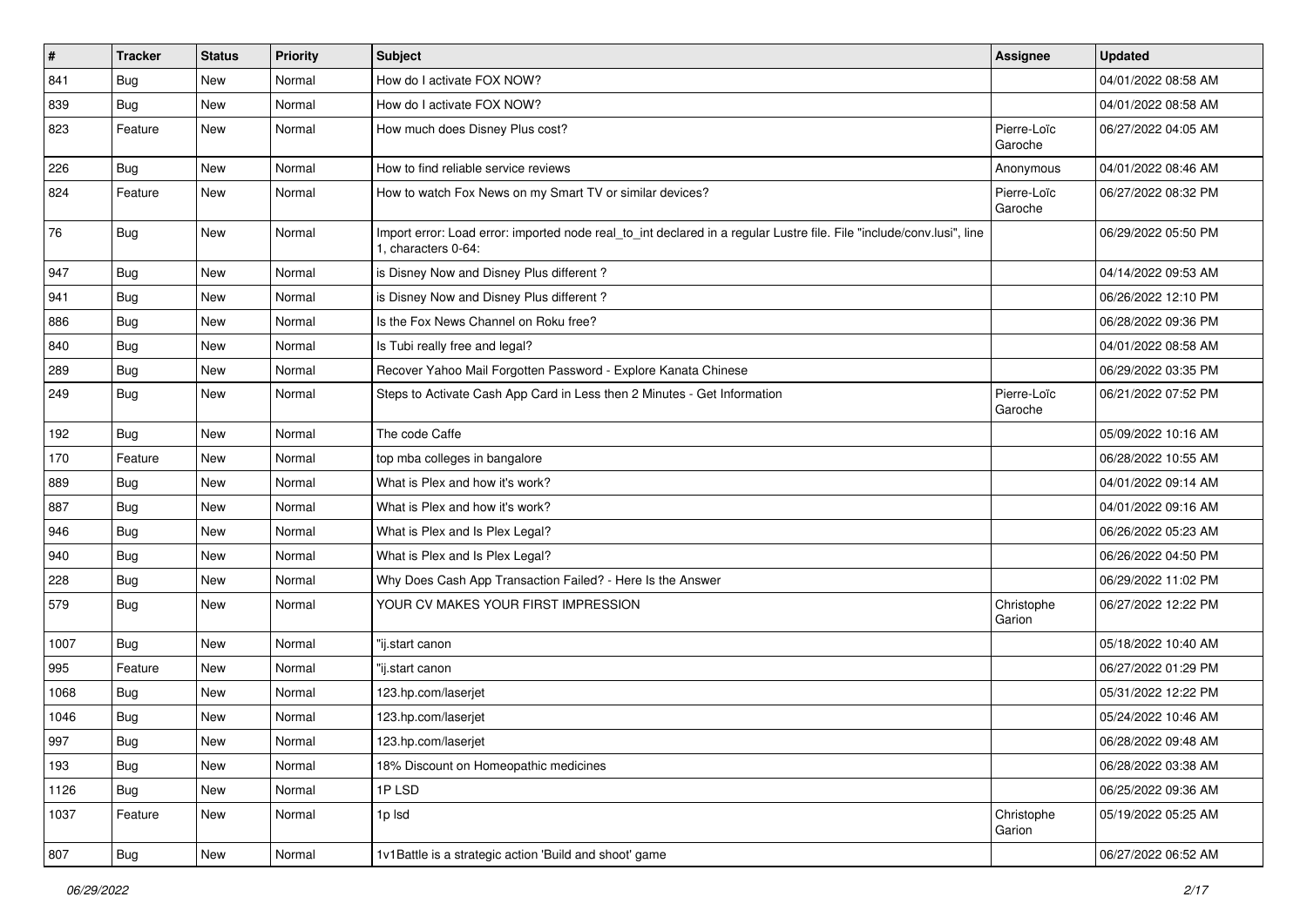| $\vert$ # | <b>Tracker</b> | <b>Status</b> | <b>Priority</b> | <b>Subject</b>                                                 | <b>Assignee</b>        | <b>Updated</b>      |
|-----------|----------------|---------------|-----------------|----------------------------------------------------------------|------------------------|---------------------|
| 265       | Bug            | New           | Normal          | 3 Faq's On Downloading To Your Apple Ipod                      |                        | 06/28/2022 11:07 PM |
| 1029      | <b>Bug</b>     | New           | Normal          | 5 Reasons Why People Love Coloring Pages?                      |                        | 05/16/2022 11:53 AM |
| 504       | <b>Bug</b>     | New           | Normal          | A beginner should always look for online Java assignment help! |                        | 06/29/2022 10:14 PM |
| 735       | <b>Bug</b>     | New           | Normal          | A quick fix of how to get money back from cash app stocks      |                        | 06/29/2022 09:07 PM |
| 145       | Bug            | New           | Normal          | abdulbaissagar                                                 |                        | 06/29/2022 01:56 PM |
| 939       | Bug            | New           | Normal          | Ability to change sound notifications                          | Christophe<br>Garion   | 06/27/2022 11:29 PM |
| 142       | Feature        | New           | Normal          | About ashimary hair                                            |                        | 06/29/2022 07:17 PM |
| 156       | Bug            | New           | Normal          | Access old cash app account                                    |                        | 04/01/2022 08:00 AM |
| 275       | Bug            | New           | Normal          | Activate Cash App Card With Or Without QR - Step By Step Guide | Pierre-Loïc<br>Garoche | 06/29/2022 01:48 PM |
| 230       | <b>Bug</b>     | New           | Normal          | Add Money To Cash App Card - Auto Cash Apps                    |                        | 06/29/2022 09:34 PM |
| 116       | Bug            | New           | Normal          | aertaeyg                                                       |                        | 06/27/2022 11:06 PM |
| 184       | Bug            | New           | Normal          | Affordable Business Writing Services                           |                        | 06/29/2022 05:53 AM |
| 122       | Bug            | New           | Normal          | <b>AFL Live Stream</b>                                         |                        | 04/01/2022 07:55 AM |
| 203       | <b>Bug</b>     | New           | Low             | Airport Taxi Guildford                                         | Anonymous              | 06/26/2022 06:03 PM |
| 239       | Bug            | New           | Normal          | Algunas características más de Choices MOD APK                 |                        | 06/28/2022 08:47 PM |
| 286       | Bug            | New           | Normal          | All About Cash App Transfer Fail Problems                      |                        | 04/01/2022 07:49 AM |
| 284       | <b>Bug</b>     | New           | Normal          | All About Cash App Transfer Fail Problems                      |                        | 06/28/2022 08:24 AM |
| 190       | <b>Bug</b>     | New           | Normal          | All About Cash App Transfer Fail Problems                      |                        | 06/29/2022 10:03 PM |
| 251       | Bug            | New           | Normal          | All About Cash App Transfer Fail Problems                      | Pierre-Loïc<br>Garoche | 06/29/2022 01:24 AM |
| 175       | Feature        | New           | Normal          | All About Cash App Transfer Fail Problems                      |                        | 06/29/2022 06:38 PM |
| 911       | <b>Bug</b>     | New           | Normal          | Aluminum Windows & Doors                                       |                        | 04/06/2022 08:10 PM |
| 476       | Feature        | New           | High            | <b>American Airlines Reservations</b>                          |                        | 06/26/2022 04:14 AM |
| 233       | Bug            | New           | Normal          | Anauthorsway.com: My User Experience                           |                        | 06/27/2022 12:02 PM |
| 660       | <b>Bug</b>     | New           | Normal          | Anchovies Nutrition Facts And Health Benefits                  |                        | 04/01/2022 09:40 AM |
| 918       | <b>Bug</b>     | New           | Normal          | Antivirus for IOS                                              |                        | 06/16/2022 10:36 PM |
| 760       | Bug            | New           | Normal          | apkmod                                                         |                        | 06/27/2022 04:13 PM |
| 1054      | Bug            | New           | Normal          | Apkmodule                                                      | Pierre-Loïc<br>Garoche | 05/26/2022 03:37 PM |
| 896       | Feature        | New           | Normal          | Application of North Finder in Mining Industry                 | Xavier Thirioux        | 04/01/2022 09:49 AM |
| 899       | Feature        | New           | Normal          | Application of Optical Fiber Gyroscope                         | Christophe<br>Garion   | 04/02/2022 11:23 AM |
| 519       | Bug            | New           | Normal          | Are you finding online UK Assignment writers?                  |                        | 06/29/2022 01:01 PM |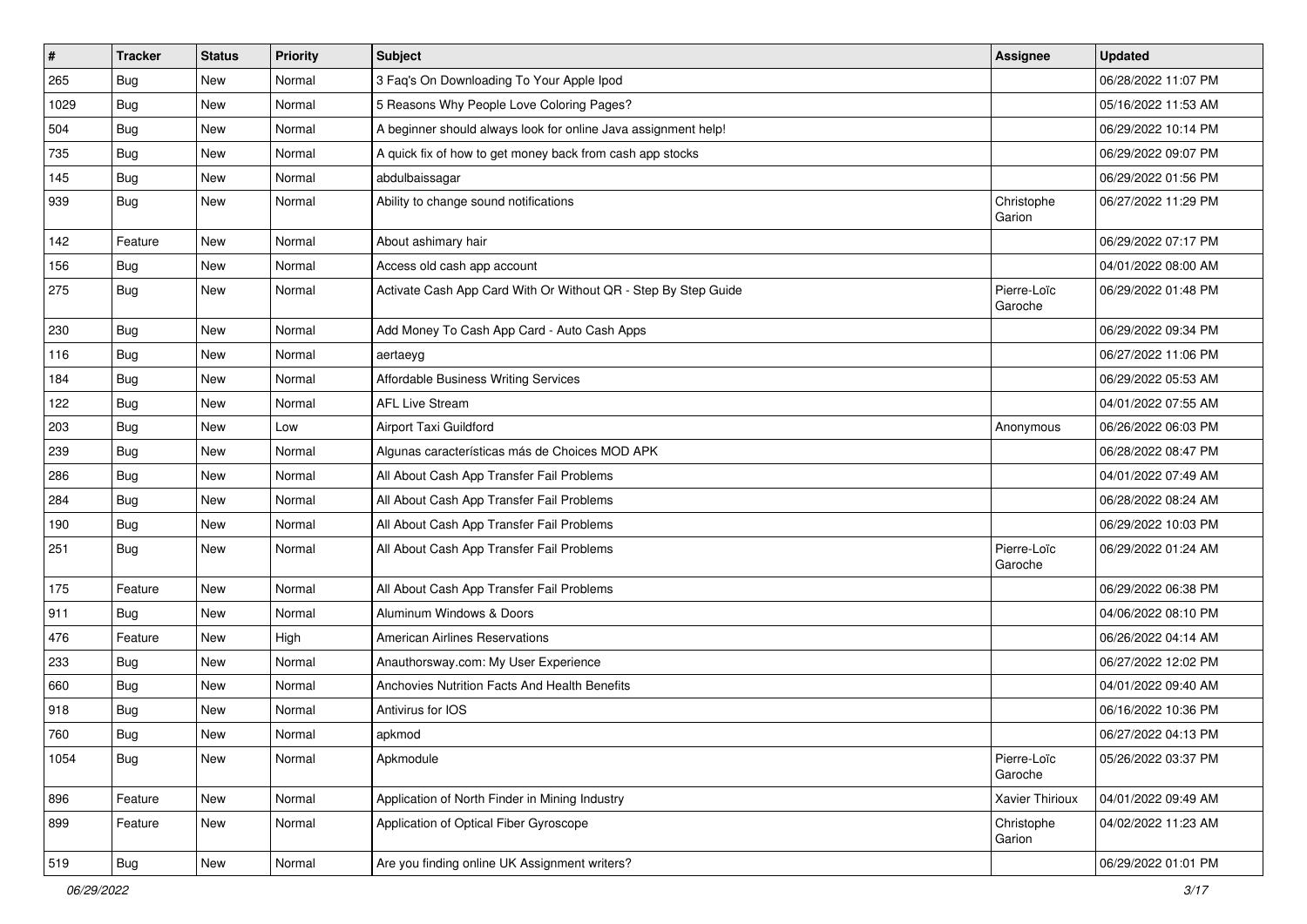| $\vert$ # | <b>Tracker</b> | <b>Status</b> | <b>Priority</b> | <b>Subject</b>                                                            | <b>Assignee</b>        | <b>Updated</b>      |
|-----------|----------------|---------------|-----------------|---------------------------------------------------------------------------|------------------------|---------------------|
| 273       | Bug            | New           | High            | assignment help online                                                    |                        | 04/01/2022 08:17 AM |
| 787       | Bug            | <b>New</b>    | Normal          | Assured Assignment Help                                                   |                        | 06/29/2022 09:56 AM |
| 302       | <b>Bug</b>     | New           | Normal          | Auto Electrical Repair Services in Norcross GA                            |                        | 06/26/2022 07:49 PM |
| 297       | <b>Bug</b>     | New           | Normal          | Auto Lighting Installation Services in Norcross GA                        |                        | 04/01/2022 07:21 AM |
| 396       | Bug            | New           | Normal          | Auto Transport Services in Annapolis MD                                   |                        | 04/01/2022 07:15 AM |
| 372       | Bug            | New           | Normal          | Auto Transport Services in Arlington County VA                            |                        | 06/28/2022 06:49 PM |
| 360       | Bug            | New           | Normal          | Auto Transport Services in Baltimore MD                                   |                        | 04/01/2022 07:13 AM |
| 378       | Bug            | New           | Normal          | Auto Transport Services in Fairfax VA                                     |                        | 04/01/2022 07:17 AM |
| 384       | <b>Bug</b>     | <b>New</b>    | Normal          | Auto Transport Services in McLean VA                                      |                        | 04/01/2022 07:17 AM |
| 402       | Bug            | New           | Normal          | Auto Transport Services in Potomac MD                                     |                        | 04/01/2022 07:47 AM |
| 390       | Bug            | New           | Normal          | Auto Transport Services in Sterling VA                                    |                        | 04/01/2022 07:16 AM |
| 366       | Bug            | New           | Normal          | Auto Transport Services in Washington DC                                  |                        | 04/01/2022 07:12 AM |
| 491       | Feature        | New           | Normal          | Automatically download and paste Reddit wallpapers into Windows           |                        | 06/29/2022 04:55 PM |
| 958       | <b>Bug</b>     | New           | Normal          | Avail Cash app support service to know Sutton bank cash app number        |                        | 06/26/2022 08:46 AM |
| 702       | Bug            | New           | Normal          | Avail Chime Customer Service to know How To Get Chime Bank Statement      |                        | 06/28/2022 04:58 AM |
| 731       | <b>Bug</b>     | New           | Normal          | Avail Of Cash App Customer Service If Unable To Down Cash App Mobile App? |                        | 06/25/2022 08:36 PM |
| 936       | <b>Bug</b>     | New           | Normal          | Avantages de l'extension AliTools pour faire du shopping sur Aliexpress   | Pierre-Loïc<br>Garoche | 04/12/2022 11:35 AM |
| 954       | <b>Bug</b>     | New           | Normal          | AZ Screen Recorder Mod                                                    |                        | 06/25/2022 11:24 PM |
| 191       | Bug            | New           | Normal          | <b>B2B Branding</b>                                                       |                        | 06/13/2022 12:50 AM |
| 989       | <b>Bug</b>     | New           | Normal          | Barewoods Wax Cigar                                                       |                        | 06/26/2022 09:19 AM |
| 216       | Feature        | New           | High            | Barry Keoghan                                                             | Pierre-Loïc<br>Garoche | 06/29/2022 08:05 AM |
| 146       | <b>Bug</b>     | New           | Normal          | bayabais                                                                  |                        | 06/29/2022 08:05 PM |
| 247       | <b>Bug</b>     | New           | Normal          | best 4 Channel Amp                                                        |                        | 06/28/2022 07:58 AM |
| 786       | <b>Bug</b>     | New           | Normal          | Best Assignment Help in Australia & UK                                    |                        | 06/21/2022 09:28 PM |
| 254       | Feature        | New           | Normal          | best ayurvedic treatment for psoriasis                                    |                        | 04/01/2022 08:13 AM |
| 545       | Feature        | <b>New</b>    | Normal          | Best Canvas Print Company                                                 |                        | 06/28/2022 01:08 PM |
| 255       | Feature        | New           | Normal          | best doctor for psoriasis                                                 |                        | 06/29/2022 11:02 PM |
| 602       | Bug            | New           | Normal          | Best Essay Writing Service UK                                             | Pierre-Loïc<br>Garoche | 06/29/2022 10:32 AM |
| 601       | Bug            | New           | Normal          | <b>Best Essay Writing Service UK</b>                                      | Pierre-Loïc<br>Garoche | 06/29/2022 01:57 PM |
| 879       | Feature        | New           | Normal          | Best Garage Door Repair in Massachusetts                                  |                        | 04/01/2022 09:16 AM |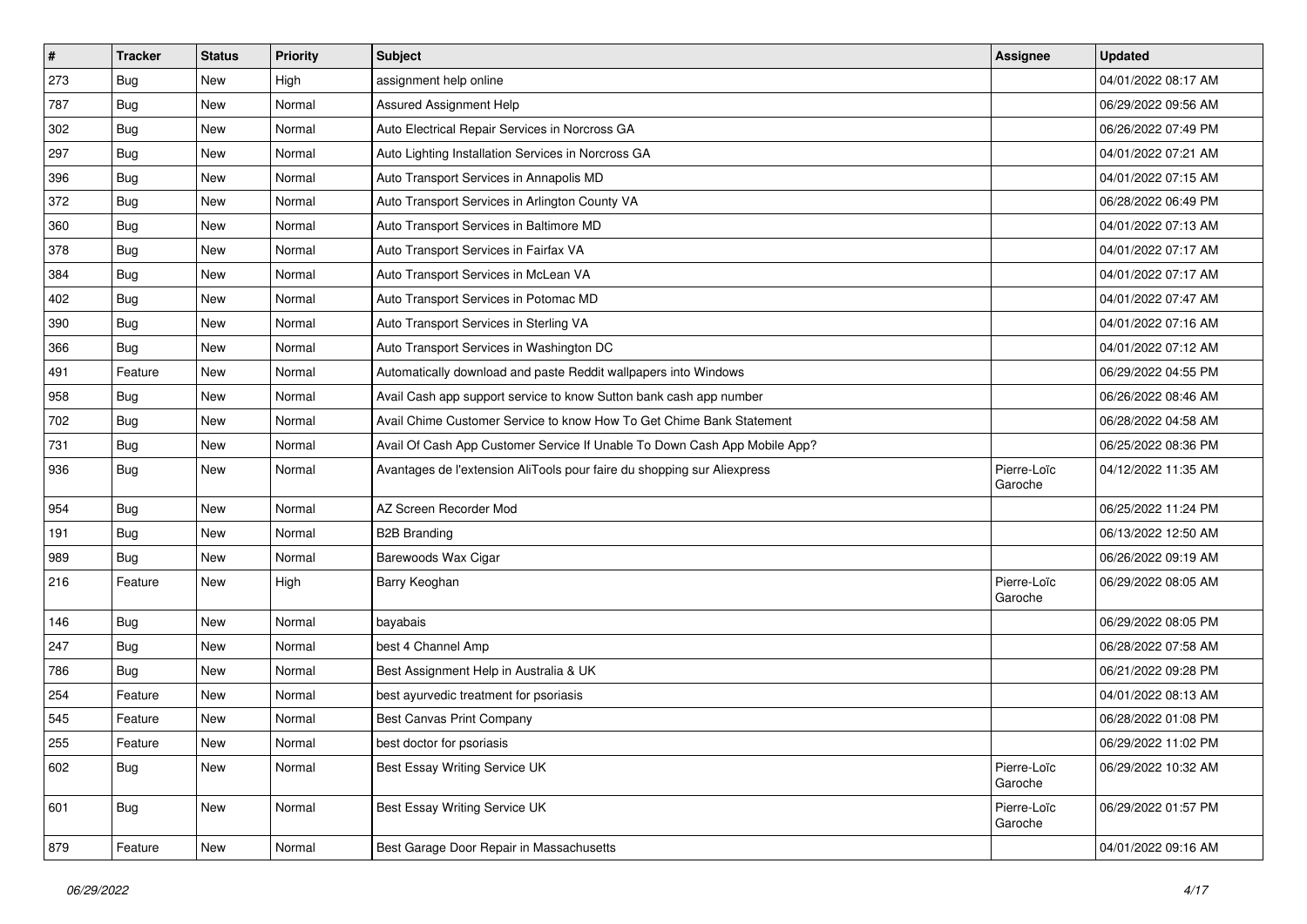| $\sharp$ | <b>Tracker</b> | <b>Status</b> | <b>Priority</b> | Subject                                                                          | <b>Assignee</b>        | <b>Updated</b>      |
|----------|----------------|---------------|-----------------|----------------------------------------------------------------------------------|------------------------|---------------------|
| 257      | Bug            | New           | Normal          | Best latte machines                                                              |                        | 06/29/2022 09:17 PM |
| 586      | <b>Bug</b>     | <b>New</b>    | Normal          | Best Modifications For Your Mobile Phone                                         |                        | 06/29/2022 11:54 AM |
| 1050     | Feature        | New           | Normal          | Best Smart Phone Repair in Delhi                                                 |                        | 05/25/2022 10:33 AM |
| 780      | Bug            | New           | Normal          | Best Whatsapp Modified APKs                                                      | Pierre-Loïc<br>Garoche | 06/28/2022 05:38 PM |
| 741      | <b>Bug</b>     | New           | Normal          | <b>Blockchain Technology Solutions</b>                                           |                        | 06/26/2022 02:19 AM |
| 202      | Bug            | New           | Normal          | blonde wig                                                                       |                        | 06/29/2022 11:08 AM |
| 143      | Bug            | New           | Normal          | Bob lace front wigs                                                              |                        | 06/29/2022 11:22 PM |
| 179      | Bug            | New           | Normal          | body wave                                                                        |                        | 04/01/2022 08:41 AM |
| 299      | Bug            | New           | Normal          | Brake Caliper Painting Services in Norcross GA                                   |                        | 04/01/2022 07:20 AM |
| 831      | <b>Bug</b>     | New           | Normal          | Build and shoot                                                                  |                        | 05/29/2022 04:47 PM |
| 1052     | Bug            | New           | Normal          | Build Now GG is a new battle royale game.                                        |                        | 05/26/2022 04:24 AM |
| 835      | <b>Bug</b>     | New           | Normal          | Build your strong army with Taming io                                            |                        | 04/01/2022 08:59 AM |
| 557      | Feature        | New           | Normal          | <b>Business Law Assignment Help</b>                                              |                        | 06/29/2022 01:12 PM |
| 621      | <b>Bug</b>     | New           | Normal          | Buy All Modafinil & Armodafinil Tablets @Buy Modafinil US                        |                        | 06/28/2022 06:49 AM |
| 611      | Feature        | New           | Normal          | Buy All Modafinil & Armodafinil Tablets @Buy Modafinil US                        |                        | 06/28/2022 10:53 AM |
| 616      | Bug            | New           | Normal          | Buy Anavar Tablets   Anavar For Sale in USA, UK & Australia                      |                        | 06/29/2022 07:00 PM |
| 613      | Bug            | New           | Normal          | Buy Aspadol 100mg Tab Online in US, UK, AU   Erospharmacy                        |                        | 06/29/2022 07:00 AM |
| 494      | Bug            | New           | Normal          | <b>Buy Discussion Post</b>                                                       |                        | 06/29/2022 07:13 AM |
| 635      | Bug            | New           | Normal          | Buy Steroids Online with OurMedicnes.com   Best Quality Steroids                 |                        | 06/29/2022 12:17 AM |
| 924      | Bug            | New           | Normal          | buy tec 9                                                                        |                        | 04/11/2022 02:54 PM |
| 634      | <b>Bug</b>     | New           | Normal          | Buy Vidalista Tablets (Tadalafil) at [\$25 OFF + Free Shipping] Vidalistatablets |                        | 06/29/2022 02:25 AM |
| 617      | Bug            | New           | Normal          | Buy Vidalista Tablets (Tadalafil) at [\$25 OFF + Free Shipping] Vidalistatablets |                        | 06/28/2022 03:33 AM |
| 1131     | <b>Bug</b>     | New           | Normal          | Calculatrice Forex pour calculer les paramètres de la copie des transactions     |                        | 06/29/2022 07:24 PM |
| 259      | Bug            | New           | Normal          | call center services                                                             |                        | 06/26/2022 01:30 AM |
| 690      | <b>Bug</b>     | New           | Normal          | campervan hire                                                                   |                        | 06/28/2022 11:55 AM |
| 1044     | Bug            | New           | Normal          | Can I Disapprove If Random Person Sent Me Money On Cash App?                     |                        | 05/26/2022 03:51 PM |
| 964      | Bug            | New           | Normal          | Can I Fix Cash App Transfer Failed Issues By Adding Sufficient Funds?            |                        | 06/26/2022 07:21 AM |
| 522      | Feature        | New           | Normal          | Can You Check App Limits, If Cash app won't let me send money?                   |                        | 06/29/2022 09:36 PM |
| 865      | <b>Bug</b>     | New           | Normal          | Canon IJ Printer Utility                                                         |                        | 05/18/2022 07:24 PM |
| 951      | Bug            | New           | Normal          | Canon.com/ijsetup                                                                |                        | 06/27/2022 07:56 PM |
| 944      | Feature        | New           | Normal          | Canon.com/ijsetup                                                                |                        | 06/27/2022 09:46 AM |
| 847      | Feature        | New           | Normal          | Canon.com/ijsetup                                                                |                        | 04/01/2022 09:08 AM |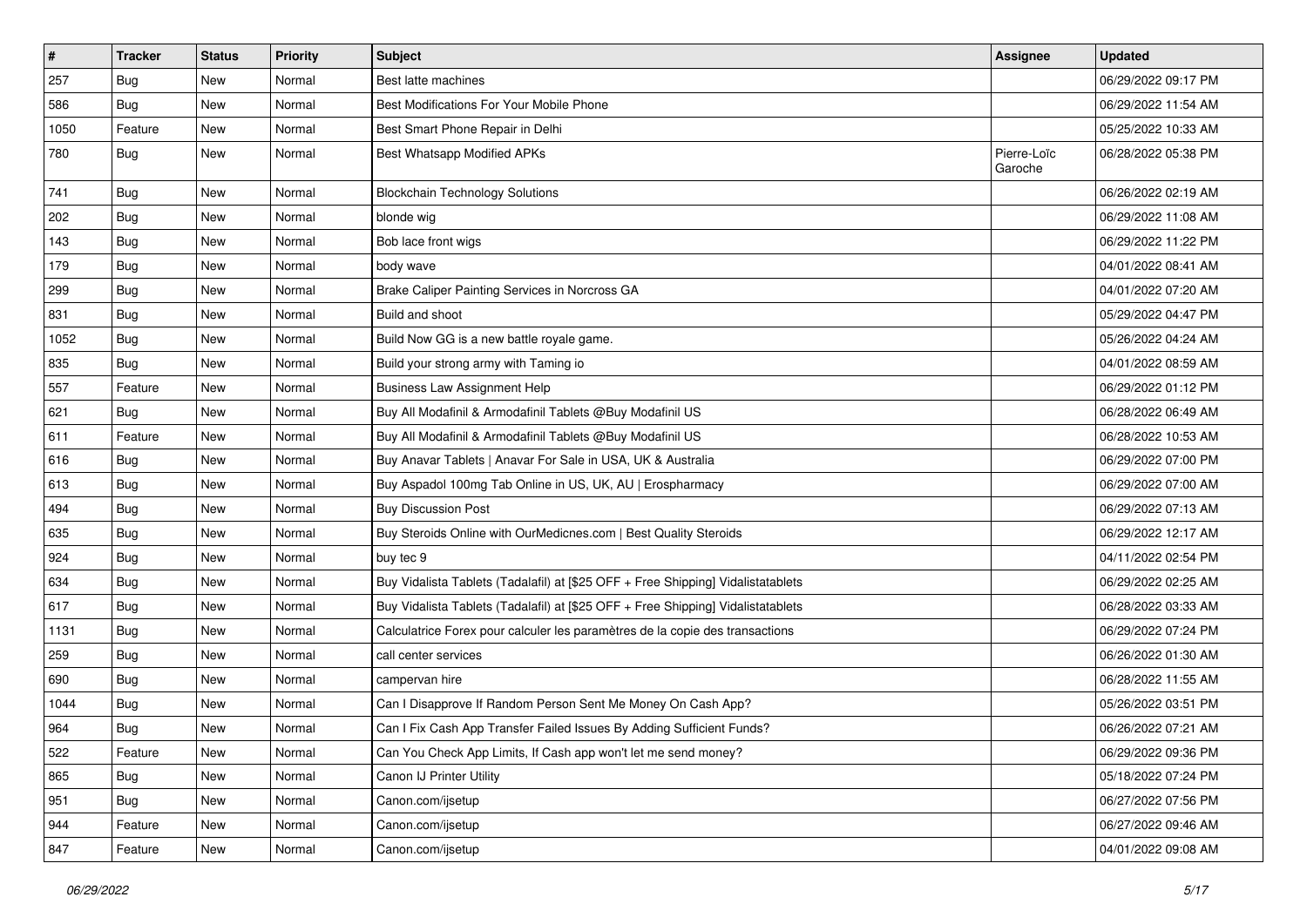| $\sharp$ | <b>Tracker</b> | <b>Status</b> | <b>Priority</b> | Subject                                                              | <b>Assignee</b>        | <b>Updated</b>      |
|----------|----------------|---------------|-----------------|----------------------------------------------------------------------|------------------------|---------------------|
| 845      | Feature        | New           | Normal          | canon.com/ijsetup                                                    |                        | 04/01/2022 08:58 AM |
| 813      | Feature        | New           | Normal          | Canon.com/ijsetup                                                    |                        | 06/28/2022 05:15 PM |
| 812      | Feature        | New           | Normal          | canon.com/ijsetup                                                    |                        | 06/29/2022 06:04 AM |
| 155      | Bug            | New           | Normal          | Cant access my cash app account                                      | Pierre-Loïc<br>Garoche | 06/29/2022 01:55 PM |
| 298      | Bug            | New           | Normal          | Car Stereo Installation Services in Norcross GA                      |                        | 04/01/2022 07:20 AM |
| 354      | Bug            | New           | Normal          | Car Upholstery Cleaning Services in Chesapeake VA                    |                        | 04/01/2022 07:14 AM |
| 338      | Bug            | New           | Normal          | Car Upholstery Cleaning Services in Norfolk VA                       |                        | 04/01/2022 07:23 AM |
| 323      | <b>Bug</b>     | New           | Normal          | Car Upholstery Cleaning Services in Virginia Beach VA                |                        | 04/01/2022 07:26 AM |
| 303      | <b>Bug</b>     | New           | Normal          | Car Wrapping Services in Norcross GA                                 |                        | 04/01/2022 07:22 AM |
| 408      | Bug            | New           | Normal          | Carpet Cleaning Boston MA                                            |                        | 04/01/2022 07:47 AM |
| 424      | <b>Bug</b>     | New           | Normal          | Carpet Cleaning Brookline MA                                         |                        | 04/01/2022 07:45 AM |
| 457      | Bug            | New           | Normal          | Carpet Cleaning Medford MA                                           |                        | 06/29/2022 06:00 AM |
| 433      | Bug            | New           | Normal          | Carpet Cleaning Newton MA                                            |                        | 04/01/2022 07:50 AM |
| 449      | <b>Bug</b>     | New           | Normal          | Carpet Cleaning Quincy MA                                            |                        | 04/01/2022 07:48 AM |
| 340      | Bug            | New           | Normal          | Carpet Cleaning Services in Chesapeake VA                            |                        | 04/01/2022 07:23 AM |
| 325      | <b>Bug</b>     | <b>New</b>    | Normal          | Carpet Cleaning Services in Norfolk VA                               |                        | 04/01/2022 07:26 AM |
| 307      | Bug            | New           | Normal          | Carpet Cleaning Services in Virginia Beach VA                        |                        | 04/01/2022 07:19 AM |
| 416      | <b>Bug</b>     | New           | Normal          | Carpet Cleaning Somerville MA                                        |                        | 04/01/2022 07:46 AM |
| 441      | Bug            | New           | Normal          | Carpet Cleaning Watertown MA                                         |                        | 06/02/2022 06:00 PM |
| 465      | Bug            | New           | Normal          | Carpet Cleaning Westchester MA                                       |                        | 06/29/2022 05:35 AM |
| 341      | <b>Bug</b>     | New           | Normal          | Carpet Repairing Services in Chesapeake VA                           |                        | 04/01/2022 07:23 AM |
| 326      | Bug            | New           | Normal          | Carpet Repairing Services in Norfolk VA                              |                        | 04/01/2022 07:26 AM |
| 308      | Bug            | New           | Normal          | Carpet Repairing Services in Virginia Beach VA                       |                        | 04/01/2022 07:19 AM |
| 775      | Bug            | New           | Normal          | cash app                                                             |                        | 02/14/2022 08:20 AM |
| 227      | <b>Bug</b>     | New           | Normal          | Cash App Help & Solutions - Here You Will Get Better Assistance      |                        | 06/25/2022 11:21 PM |
| 895      | Bug            | New           | Normal          | Cash App Scams                                                       |                        | 06/18/2022 02:36 PM |
| 582      | <b>Bug</b>     | <b>New</b>    | Normal          | Cash App Won't Let Me Send Money If There Is A Low Balance Available | Pierre-Loïc<br>Garoche | 06/29/2022 03:01 PM |
| 1057     | Bug            | New           | Normal          | <b>CCPlay Education Edition APK</b>                                  |                        | 06/07/2022 04:07 AM |
| 838      | Bug            | New           | Normal          | Celebrity Hunter Mod apk - Como instalá-lo                           |                        | 04/01/2022 08:58 AM |
| 507      | Bug            | New           | Normal          | central.bitdefender.com                                              |                        | 06/29/2022 09:35 PM |
| 493      | Feature        | New           | High            | chainsaw dance                                                       |                        | 06/29/2022 11:00 PM |
| 1102     | Bug            | New           | Normal          | Charlottesville Travel Guide?                                        |                        | 06/26/2022 07:44 AM |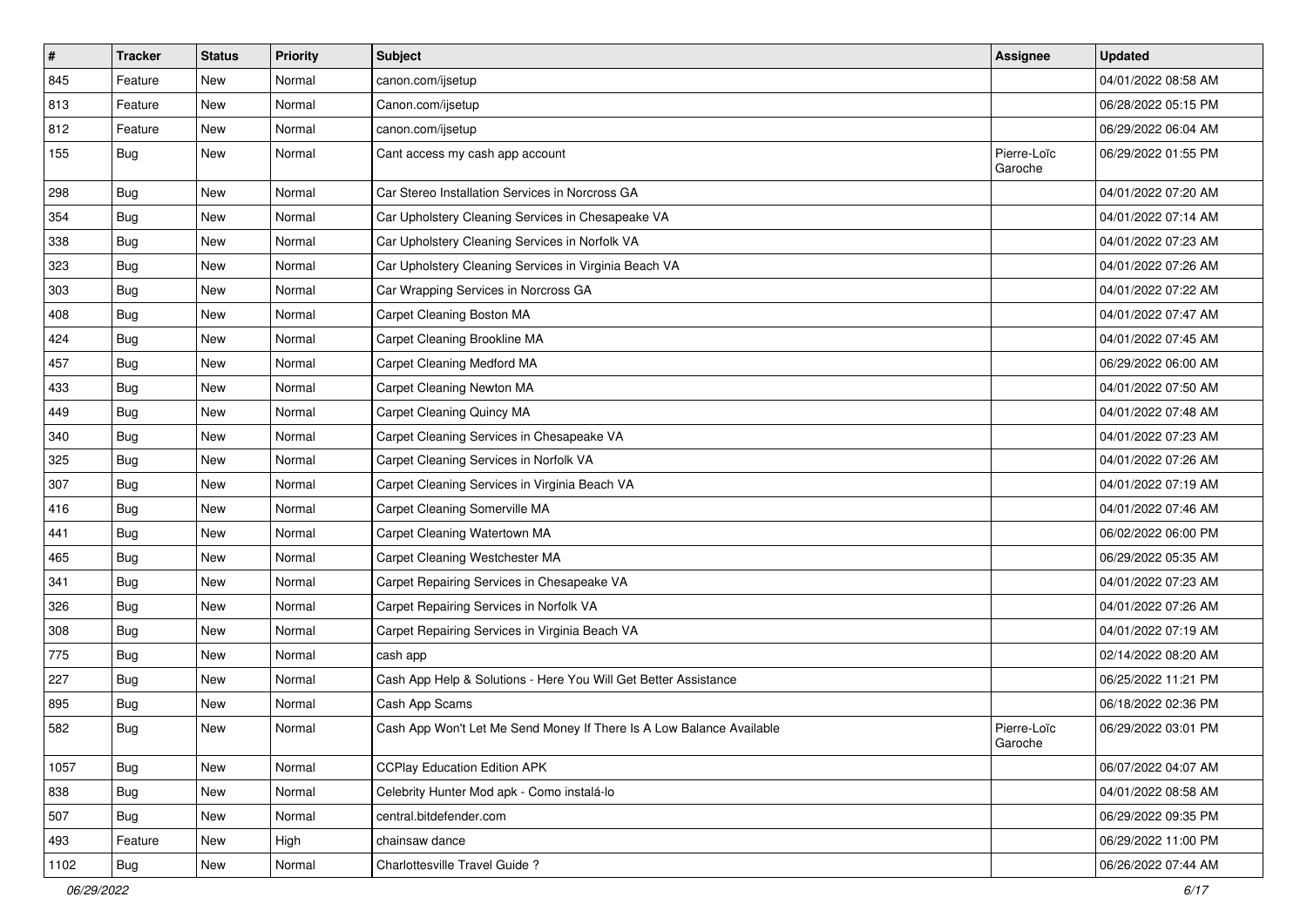| $\vert$ # | <b>Tracker</b> | <b>Status</b> | Priority  | <b>Subject</b>                                                 | <b>Assignee</b>        | <b>Updated</b>      |
|-----------|----------------|---------------|-----------|----------------------------------------------------------------|------------------------|---------------------|
| 531       | Bug            | New           | Normal    | Cheap Assignment Writing Service UK                            | Anonymous              | 06/29/2022 12:18 PM |
| 530       | <b>Bug</b>     | <b>New</b>    | Normal    | Cheap Assignment Writing Service UK                            | Anonymous              | 06/28/2022 11:00 PM |
| 206       | <b>Bug</b>     | New           | Low       | <b>Cheap Electric Bikes</b>                                    |                        | 06/28/2022 12:08 PM |
| 487       | <b>Bug</b>     | New           | Normal    | Cheap Fake Dunks                                               |                        | 06/29/2022 10:10 PM |
| 575       | Feature        | New           | Low       | cheap jordan replicas for sale                                 | Pierre-Loïc<br>Garoche | 06/29/2022 09:07 PM |
| 867       | <b>Bug</b>     | New           | Low       | cheap Yeezys                                                   | Pierre-Loïc<br>Garoche | 04/01/2022 09:12 AM |
| 610       | Feature        | New           | Normal    | CheapestMedsShop 100% Safe Medicines Online in USA UK & AUS.   |                        | 06/28/2022 09:42 AM |
| 632       | Bug            | New           | Normal    | CheapestMedsShop   100% Safe Medicines Online in UK & AUS.     |                        | 06/28/2022 09:52 AM |
| 622       | Bug            | New           | Normal    | CheapestMedsShop   100% Safe Medicines Online in UK & AUS.     |                        | 06/29/2022 10:10 PM |
| 615       | <b>Bug</b>     | New           | Normal    | CheapestMedsShop   100% Safe Medicines Online in USA UK & AUS. |                        | 06/29/2022 07:03 AM |
| 769       | <b>Bug</b>     | New           | Normal    | check my cash app                                              |                        | 06/28/2022 03:29 PM |
| 521       | Feature        | New           | Normal    | Check out the Cash app Card balance for an overdraft.          | Pierre-Loïc<br>Garoche | 06/29/2022 02:34 PM |
| 1002      | <b>Bug</b>     | New           | Normal    | <b>Chemistry Assignment Help</b>                               |                        | 06/04/2022 09:58 AM |
| 650       | <b>Bug</b>     | New           | Normal    | <b>Cherries Health Benefits</b>                                |                        | 06/29/2022 11:13 AM |
| 832       | Bug            | New           | Normal    | Choque Royale Mod Apk                                          |                        | 04/01/2022 08:59 AM |
| 553       | Bug            | New           | Normal    | Cinema HD APK - Free Movie Enjoyment App on Android            |                        | 06/28/2022 02:34 PM |
| 1071      | Bug            | New           | Normal    | Cinema HD Review - Cinemahdv2.net                              |                        | 06/21/2022 06:54 PM |
| 201       | Bug            | New           | Normal    | closure wig                                                    |                        | 06/28/2022 12:58 PM |
| 293       | Bug            | New           | Immediate | <b>CMT Direct Wix</b>                                          | Anonymous              | 04/01/2022 07:21 AM |
| 657       | Bug            | New           | Normal    | Coconut Nutrition Facts And Health Benefits                    |                        | 06/29/2022 05:05 PM |
| 1083      | Bug            | New           | Normal    | coin base review                                               |                        | 06/11/2022 09:13 AM |
| 646       | Feature        | New           | Normal    | Collaborative Research Group                                   |                        | 06/29/2022 09:46 AM |
| 189       | Bug            | New           | Normal    | <b>College Biology Writing Services</b>                        |                        | 06/29/2022 10:51 PM |
| 827       | Bug            | New           | Normal    | Come To Know The Required Steps To Unlock Cash App Account     |                        | 04/01/2022 08:59 AM |
| 782       | Bug            | New           | Normal    | Comment faire une sonnerie téléphonique                        |                        | 06/29/2022 04:47 PM |
| 413       | Bug            | New           | Normal    | Commercial Floor Cleaning Boston MA                            |                        | 04/01/2022 07:45 AM |
| 430       | <b>Bug</b>     | New           | Normal    | Commercial Floor Cleaning Brookline MA                         |                        | 04/01/2022 07:50 AM |
| 462       | <b>Bug</b>     | New           | Normal    | Commercial Floor Cleaning Medford MA                           |                        | 04/01/2022 07:32 AM |
| 438       | Bug            | New           | Normal    | Commercial Floor Cleaning Newton MA                            |                        | 04/01/2022 07:50 AM |
| 454       | Bug            | New           | Normal    | Commercial Floor Cleaning Quincy MA                            |                        | 06/02/2022 05:59 PM |
| 421       | Bug            | New           | Normal    | Commercial Floor Cleaning Somerville MA                        |                        | 04/01/2022 07:46 AM |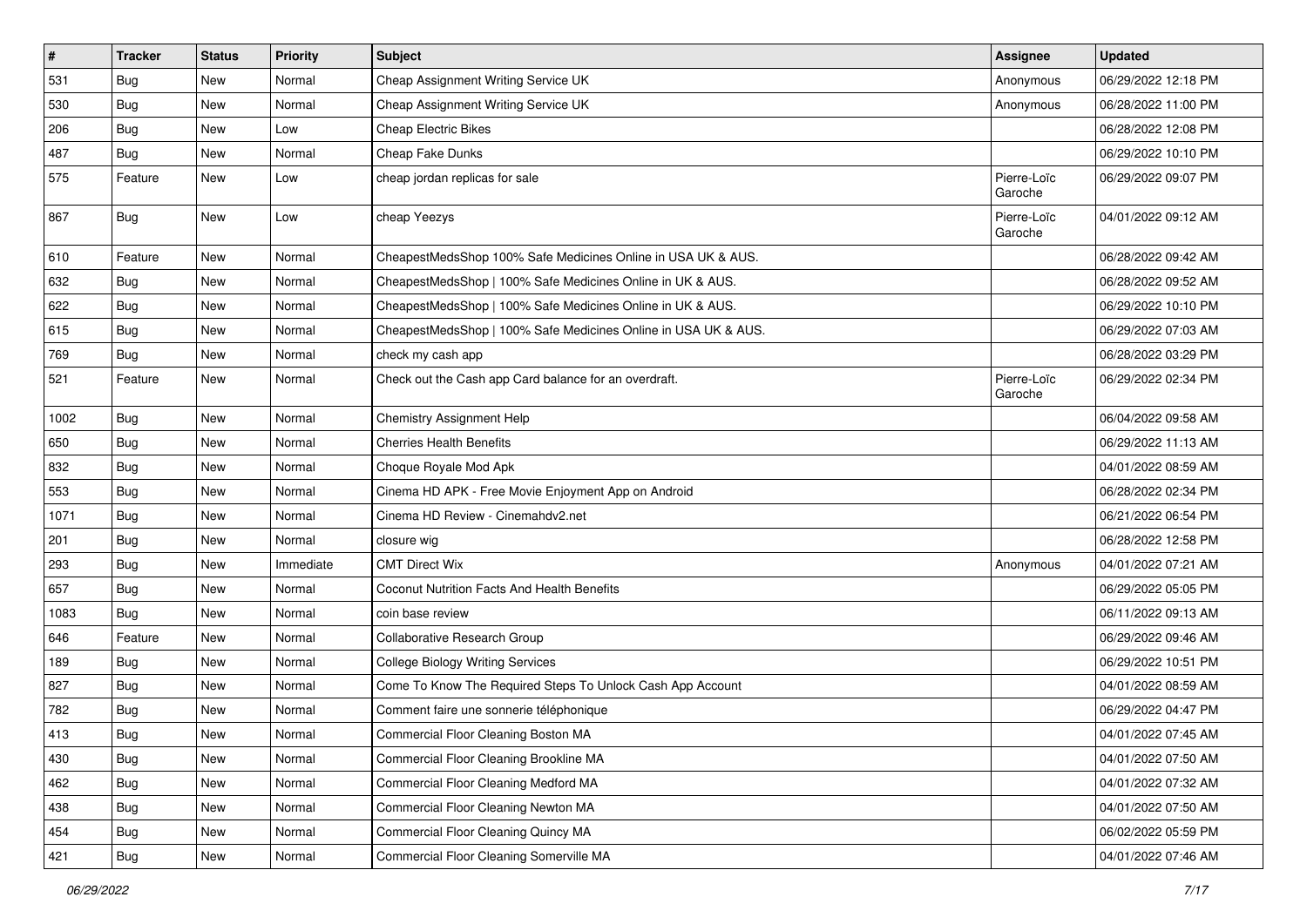| $\vert$ #     | <b>Tracker</b> | <b>Status</b> | <b>Priority</b> | <b>Subject</b>                                                               | <b>Assignee</b>        | <b>Updated</b>      |
|---------------|----------------|---------------|-----------------|------------------------------------------------------------------------------|------------------------|---------------------|
| 446           | Bug            | New           | Normal          | Commercial Floor Cleaning Watertown MA                                       |                        | 04/01/2022 07:49 AM |
| 470           | Bug            | <b>New</b>    | Normal          | Commercial Floor Cleaning Westchester MA                                     |                        | 06/29/2022 09:07 PM |
| 614           | Bug            | New           | Normal          | Como baixar o MOD APK no celular                                             |                        | 06/29/2022 02:22 AM |
| 874           | <b>Bug</b>     | New           | Normal          | Cómo descargar Minecraft Apk                                                 |                        | 06/26/2022 08:01 AM |
| 700           | Bug            | New           | Normal          | Cómo descargar Poppy Playtime                                                |                        | 04/01/2022 09:30 AM |
| 754           | <b>Bug</b>     | New           | Normal          | Cómo descargar tonos gratis de teléfono celular                              |                        | 06/26/2022 01:56 PM |
| 721           | Bug            | New           | Normal          | Cómo instalar un Mod Apk                                                     |                        | 06/24/2022 09:39 PM |
| 1086          | Bug            | New           | Immediate       | Composite Engineer                                                           | Pierre-Loïc<br>Garoche | 06/10/2022 09:26 AM |
| 132           | Bug            | New           | Normal          | concrete-everything                                                          |                        | 06/29/2022 05:41 PM |
| 698           | Feature        | New           | Normal          | Connect with cash app representative to ask about cash app flip scam         |                        | 06/26/2022 11:24 AM |
| 74            | <b>Bug</b>     | New           | Normal          | const is not supported inside contract                                       | Pierre-Loïc<br>Garoche | 06/29/2022 01:17 PM |
| 1124          | Bug            | New           | Normal          | Cookie clicker unblocked                                                     |                        | 06/24/2022 05:14 AM |
| 1122          | Bug            | New           | Normal          | Count the number of words on the Microsoft Word application in the phone     |                        | 06/23/2022 04:19 AM |
| 1041          | Bug            | New           | Normal          | Count words in Word on the computer                                          |                        | 05/27/2022 02:16 PM |
| 133           | Bug            | New           | Normal          | craftlabs                                                                    |                        | 06/29/2022 10:22 AM |
| 647           | Feature        | New           | Normal          | <b>Cranberry Health Benefits</b>                                             |                        | 06/28/2022 02:47 PM |
| 750           | Bug            | New           | Normal          | Create a Report Template                                                     |                        | 06/26/2022 04:27 PM |
| 1073          | Bug            | New           | Normal          | Cricut Design Space                                                          |                        | 06/07/2022 09:34 PM |
| 1067          | Bug            | New           | Normal          | Cricut.com/setup                                                             |                        | 05/31/2022 12:19 PM |
| 1062          | Bug            | New           | Normal          | Cricut.com/setup                                                             |                        | 05/28/2022 12:26 PM |
| 1061          | <b>Bug</b>     | New           | Normal          | Cricut.com/setup                                                             |                        | 05/28/2022 12:24 PM |
| 1058          | Bug            | New           | Normal          | Cricut.com/setup                                                             |                        | 05/28/2022 08:28 AM |
| 1045          | <b>Bug</b>     | New           | Normal          | Cricut.com/setup                                                             |                        | 05/24/2022 10:45 AM |
| 1021          | Bug            | New           | Normal          | Cricut.com/setup                                                             |                        | 05/26/2022 12:21 AM |
| 1020          | Bug            | New           | Normal          | Cricut.com/setup                                                             |                        | 05/13/2022 11:14 AM |
| 1019          | Bug            | New           | Normal          | Cricut.com/setup                                                             |                        | 05/13/2022 11:13 AM |
| 1012          | <b>Bug</b>     | New           | Normal          | Cricut.com/setup                                                             |                        | 05/11/2022 11:30 AM |
| 1006          | Bug            | New           | Normal          | Cricut.com/setup                                                             |                        | 05/10/2022 01:22 PM |
| 996           | Bug            | New           | Normal          | Cricut.com/setup                                                             |                        | 06/27/2022 07:12 AM |
| 994           | Feature        | New           | Normal          | Cricut.com/setup                                                             |                        | 06/26/2022 02:00 AM |
| 714           | <b>Bug</b>     | New           | Normal          | Cuevana 3 Premium - Enjoy Your Favorite Movies and TV Shows on Your Smart TV |                        | 06/27/2022 11:43 PM |
| $ 912\rangle$ | <b>Bug</b>     | New           | Normal          | Cuphead Mobile Game Review                                                   |                        | 06/09/2022 10:14 AM |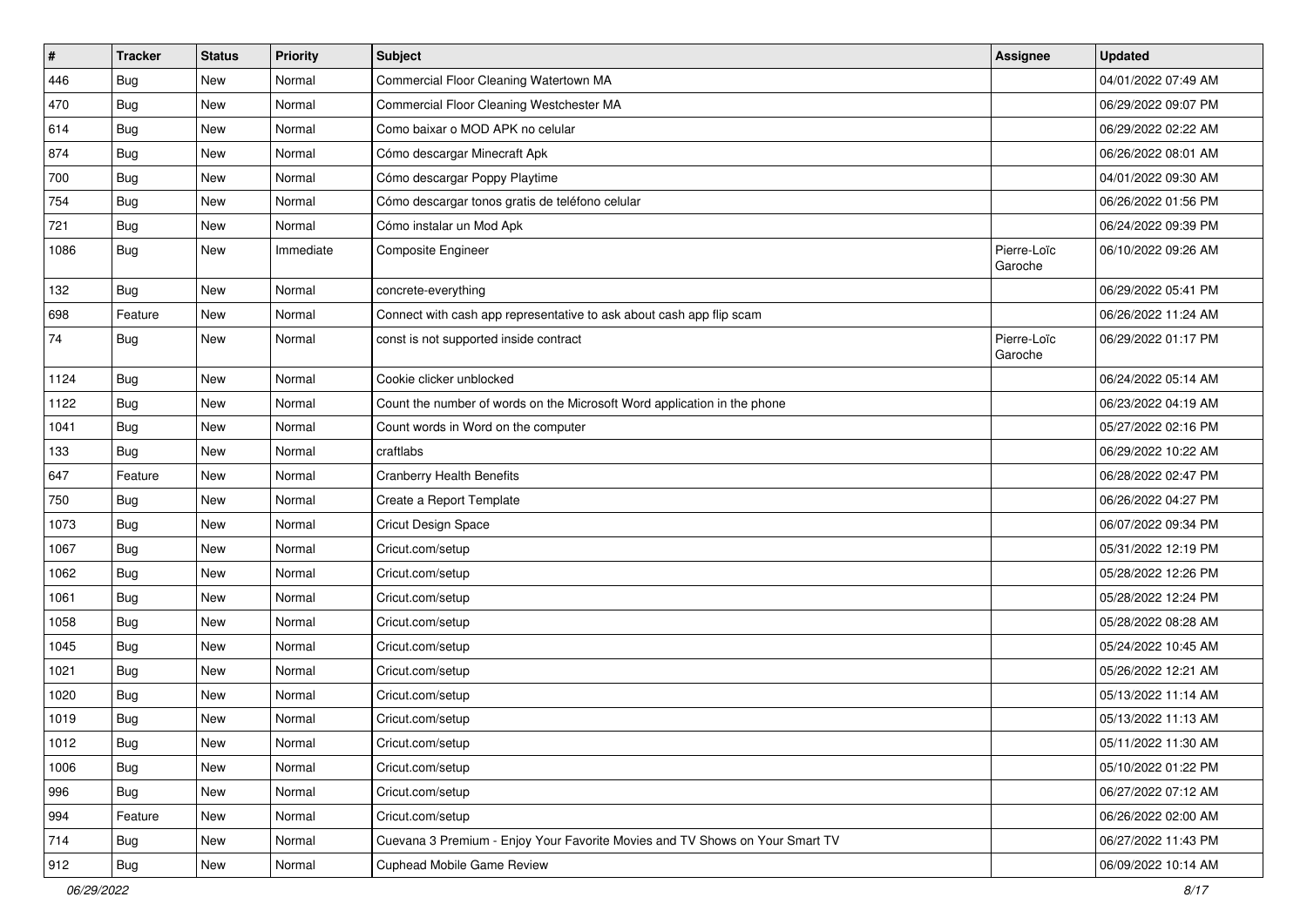| $\pmb{\#}$ | Tracker          | <b>Status</b> | <b>Priority</b> | <b>Subject</b>                                                         | <b>Assignee</b>        | <b>Updated</b>      |
|------------|------------------|---------------|-----------------|------------------------------------------------------------------------|------------------------|---------------------|
| 144        | <b>Bug</b>       | New           | Normal          | curly bob lace front wigs                                              |                        | 06/26/2022 01:44 PM |
| 169        | <b>Bug</b>       | New           | Normal          | CV Maker - UAE CV Writing Agency                                       |                        | 06/28/2022 05:38 PM |
| 628        | <b>Bug</b>       | New           | Normal          | CV reviewing services!                                                 |                        | 06/29/2022 05:09 PM |
| 1128       | Bug              | New           | Normal          | cvjvfbdi                                                               | Hamza<br>Bourbouh      | 06/27/2022 01:52 PM |
| 986        | Bug              | New           | Normal          | dbhdsvbhdf                                                             | Christophe<br>Garion   | 06/27/2022 04:12 PM |
| 1085       | Feature          | New           | Normal          | dcvghdcc asgdvgd dveduqwv ajdhvwd                                      |                        | 06/09/2022 03:46 PM |
| 1076       | <b>Bug</b>       | New           | Normal          | DedicatedHosting4u                                                     |                        | 06/11/2022 09:15 AM |
| 592        | Bug              | New           | Normal          | Deezer Premium APK - Baixe músicas de qualquer lugar do mundo de graça |                        | 06/29/2022 03:10 PM |
| 978        | <b>Bug</b>       | New           | Normal          | Delamore Lodge is a place to stay.                                     |                        | 06/27/2022 04:57 AM |
| 1051       | Bug              | New           | Normal          | Dental Supplies USA                                                    |                        | 06/11/2022 09:20 PM |
| 578        | Feature          | New           | High            | Derrick Gore                                                           | Pierre-Loïc<br>Garoche | 06/29/2022 06:45 PM |
| 242        | Feature          | New           | Normal          | Descripción de Torque Pro MOD APK para Android                         |                        | 06/28/2022 01:14 AM |
| 161        | <b>Bug</b>       | New           | Normal          | dfdrtyuio                                                              |                        | 06/29/2022 12:00 PM |
| 166        | <b>Bug</b>       | New           | Normal          | dfgbd                                                                  |                        | 04/01/2022 07:57 AM |
| 165        | Bug              | New           | Normal          | dfgbd                                                                  |                        | 04/01/2022 07:57 AM |
| 164        | <b>Bug</b>       | New           | Normal          | dfgbd                                                                  |                        | 06/29/2022 09:59 PM |
| 128        | Bug              | New           | Normal          | dfgbd                                                                  |                        | 06/28/2022 09:48 AM |
| 150        | <b>Bug</b>       | New           | Normal          | dfgh                                                                   |                        | 06/29/2022 09:47 PM |
| 158        | <b>Bug</b>       | New           | Normal          | dfghj zcvgh                                                            |                        | 06/27/2022 07:28 AM |
| 149        | Bug              | New           | Normal          | dftgy                                                                  |                        | 06/28/2022 06:18 PM |
| 724        | <b>Bug</b>       | New           | Normal          | Dial Chime Customer support number for a quick response                |                        | 06/29/2022 03:31 AM |
| 684        | <b>Bug</b>       | New           | Normal          | Difference between paper map and online map                            |                        | 06/29/2022 09:46 AM |
| 174        | Feature          | New           | Normal          | Digital Marketing Philadelphia                                         |                        | 06/28/2022 11:34 AM |
| 717        | Bug              | New           | Normal          | Disney Plus Apk - Watch Movies and TV Shows on Your Device             |                        | 06/29/2022 03:10 PM |
| 315        | <b>Bug</b>       | New           | Normal          | Dissertation help UK                                                   |                        | 06/28/2022 01:20 PM |
| 1074       | <sub>I</sub> Bug | New           | Normal          | Dissertation writing help at economical rates!                         | Christophe<br>Garion   | 06/06/2022 04:48 PM |
| 539        | Bug              | New           | Normal          | Do you want to know how to activate cash card through phone number?    |                        | 04/01/2022 09:25 AM |
| 516        | <b>Bug</b>       | New           | Normal          | Does Cash App Help To Get Cash App Refund Without Any Interruption?    |                        | 06/29/2022 05:12 PM |
| 833        | Bug              | New           | Normal          | Does Direct Deposit Hit Chime- seek Chime Customer Service             |                        | 04/01/2022 08:59 AM |
| 682        | <b>Bug</b>       | New           | Normal          | Does Facebook customer service live chat allow to speak with someone?  |                        | 06/29/2022 09:56 AM |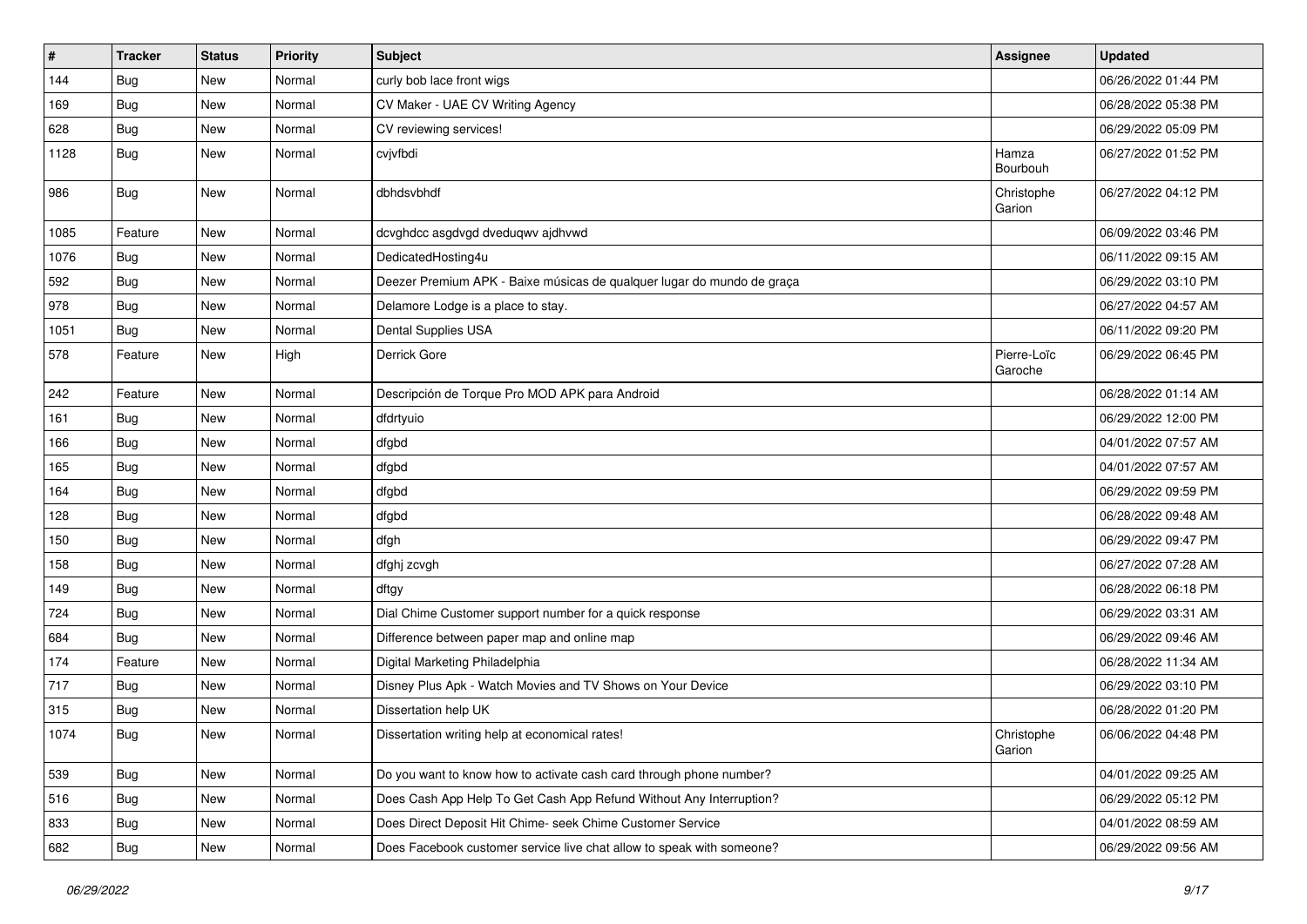| $\vert$ # | <b>Tracker</b> | <b>Status</b> | <b>Priority</b> | <b>Subject</b>                                                                                                                                                                                                                                                        | <b>Assignee</b>        | <b>Updated</b>      |
|-----------|----------------|---------------|-----------------|-----------------------------------------------------------------------------------------------------------------------------------------------------------------------------------------------------------------------------------------------------------------------|------------------------|---------------------|
| 676       | Bug            | New           | Normal          | Does Facebook customer service live chat allow to speak with someone?                                                                                                                                                                                                 |                        | 04/01/2022 09:39 AM |
| 822       | Bug            | New           | Normal          | Dowload Your Boyfriend Game                                                                                                                                                                                                                                           |                        | 06/28/2022 04:56 AM |
| 876       | <b>Bug</b>     | New           | Normal          | Download Full-Size Profile Pictures of Your Favorite Users With InstaDP                                                                                                                                                                                               |                        | 04/01/2022 09:12 AM |
| 1034      | Bug            | New           | Normal          | Download Teaching Feeling For Android                                                                                                                                                                                                                                 |                        | 05/20/2022 09:25 AM |
| 734       | Bug            | New           | Normal          | DR. STRANGE: Multiverse of Scheduling Madness!                                                                                                                                                                                                                        |                        | 06/28/2022 07:07 AM |
| 795       | <b>Bug</b>     | New           | Normal          | Drift Boss - Exciting Race                                                                                                                                                                                                                                            |                        | 06/26/2022 06:32 PM |
| 1081      | Feature        | New           | Normal          | drift boss- the best driftitng game                                                                                                                                                                                                                                   |                        | 06/15/2022 05:56 AM |
| 1003      | Bug            | New           | Normal          | Drift F1 is a drifting car game inspired by F1's tracks.                                                                                                                                                                                                              | Pierre-Loïc<br>Garoche | 05/10/2022 10:52 AM |
| 727       | Bug            | <b>New</b>    | Normal          | Drive for speed simulator mod apk                                                                                                                                                                                                                                     | Pierre-Loïc<br>Garoche | 06/27/2022 06:33 AM |
| 581       | <b>Bug</b>     | <b>New</b>    | Normal          | E-Learning Course Help                                                                                                                                                                                                                                                |                        | 06/29/2022 08:19 PM |
| 910       | Bug            | New           | Normal          | Each content looks unisize or not formated                                                                                                                                                                                                                            |                        | 04/06/2022 11:21 AM |
| 347       | <b>Bug</b>     | New           | Normal          | Eco/Green Cleaning Services in Chesapeake VA                                                                                                                                                                                                                          |                        | 06/29/2022 06:35 AM |
| 332       | <b>Bug</b>     | New           | Normal          | Eco/Green Cleaning Services in Norfolk VA                                                                                                                                                                                                                             |                        | 04/01/2022 07:25 AM |
| 317       | Bug            | New           | Normal          | Eco/Green Cleaning Services in Virginia Beach VA                                                                                                                                                                                                                      |                        | 06/27/2022 07:03 AM |
| 949       | <b>Bug</b>     | New           | Normal          | <b>Educational Games</b>                                                                                                                                                                                                                                              |                        | 06/15/2022 09:11 PM |
| 708       | Bug            | New           | Normal          | Efficient ways to proceed with the cash app dispute process?                                                                                                                                                                                                          |                        | 06/29/2022 10:24 AM |
| 655       | <b>Bug</b>     | New           | Normal          | <b>Eggplant Health Benefits</b>                                                                                                                                                                                                                                       |                        | 06/29/2022 08:18 AM |
| 593       | <b>Bug</b>     | New           | Normal          | Eiffel Spark Ultimate C2 SN series is a fully synthetic range of advanced performance engine oils blended in<br>high performance fully synthetic (PAO - polyalphaolefin) basestocks fortified with advanced technology<br>additive system, specifically formulated to |                        | 06/29/2022 03:34 PM |
| 1092      | Bug            | New           | Normal          | Ellison Estate Vineyard                                                                                                                                                                                                                                               |                        | 06/20/2022 12:03 PM |
| 351       | Bug            | New           | Normal          | Emergency Cleaning Services in Chesapeake VA                                                                                                                                                                                                                          |                        | 04/01/2022 07:14 AM |
| 350       | Bug            | New           | Normal          | Emergency Cleaning Services in Chesapeake VA                                                                                                                                                                                                                          |                        | 04/01/2022 07:14 AM |
| 335       | Bug            | New           | Normal          | Emergency Cleaning Services in Norfolk VA                                                                                                                                                                                                                             |                        | 04/01/2022 07:24 AM |
| 320       | <b>Bug</b>     | New           | Normal          | Emergency Cleaning Services in Virginia Beach VA                                                                                                                                                                                                                      |                        | 04/01/2022 07:27 AM |
| 1075      | Feature        | New           | Low             | Enjoy Free Services Of Toomics Mod APK For Android                                                                                                                                                                                                                    |                        | 06/03/2022 10:00 AM |
| 561       | <b>Bug</b>     | New           | Normal          | Enjoy the Full YouTube Premium Experience With YouTube Premium Membership                                                                                                                                                                                             |                        | 06/29/2022 02:18 PM |
| 1117      | <b>Bug</b>     | New           | Normal          | Equal Words - Word search game for PC and Windows Phone                                                                                                                                                                                                               |                        | 06/29/2022 04:58 AM |
| 692       | <b>Bug</b>     | New           | Normal          | Esports 888b                                                                                                                                                                                                                                                          |                        | 06/12/2022 10:04 AM |
| 220       | Feature        | New           | Normal          | essay writing services                                                                                                                                                                                                                                                |                        | 06/26/2022 04:55 PM |
| 75        | <b>Bug</b>     | New           | Normal          | exception File "checks/algebraicLoop.ml", line 368, characters 16-22: Assertion failed                                                                                                                                                                                |                        | 06/29/2022 09:56 PM |
| 877       | Feature        | New           | Normal          | <b>Exness Broker Review</b>                                                                                                                                                                                                                                           |                        | 04/01/2022 09:12 AM |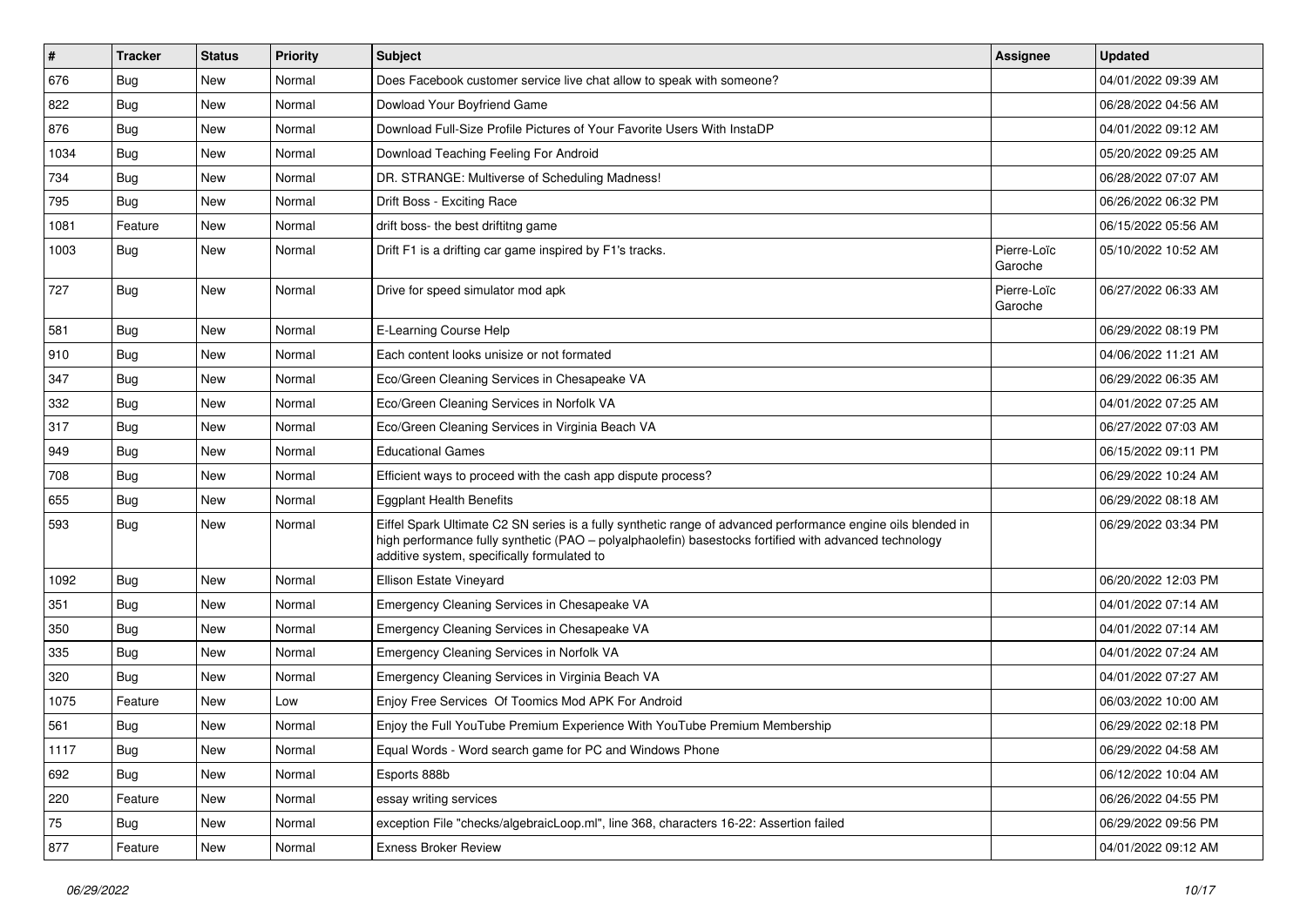| $\sharp$ | <b>Tracker</b> | <b>Status</b> | <b>Priority</b> | Subject                                                         | Assignee               | <b>Updated</b>      |
|----------|----------------|---------------|-----------------|-----------------------------------------------------------------|------------------------|---------------------|
| 573      | <b>Bug</b>     | New           | Normal          | Experimente lo mejor en la aplicación Apk de juegos gratis      |                        | 06/29/2022 05:48 PM |
| 92       | <b>Bug</b>     | New           | High            | expression should have been normalized in EMF backend           | Pierre-Loïc<br>Garoche | 06/29/2022 05:44 PM |
| 135      | <b>Bug</b>     | <b>New</b>    | Normal          | factspress                                                      |                        | 04/01/2022 07:52 AM |
| 258      | Bug            | <b>New</b>    | Normal          | Fake Nike Dunk High AMBUSH Deep Royal                           |                        | 06/29/2022 08:21 PM |
| 497      | <b>Bug</b>     | New           | Normal          | Fake Nike Dunk Low Off-White Lot 50                             |                        | 06/29/2022 03:23 PM |
| 256      | Bug            | New           | Normal          | <b>Fake Travis Scott Shoes</b>                                  |                        | 04/01/2022 08:12 AM |
| 977      | <b>Bug</b>     | New           | Normal          | Fans of the Old Country will like this book.                    |                        | 06/26/2022 05:54 AM |
| 272      | Feature        | New           | Normal          | Fashion                                                         |                        | 06/27/2022 03:53 PM |
| 271      | Feature        | New           | Normal          | Fashion                                                         |                        | 06/28/2022 06:41 PM |
| 511      | Feature        | New           | Normal          | Fashion                                                         | Anonymous              | 06/27/2022 12:17 AM |
| 510      | Feature        | New           | Normal          | Fashion                                                         | Anonymous              | 06/29/2022 11:10 PM |
| 509      | Feature        | New           | Normal          | Fashion                                                         | Anonymous              | 06/29/2022 11:19 AM |
| 268      | <b>Bug</b>     | New           | Normal          | Fashioni                                                        |                        | 04/01/2022 08:20 AM |
| 154      | <b>Bug</b>     | New           | Normal          | fdgyyrut gyrtrw                                                 |                        | 06/27/2022 01:21 AM |
| 915      | <b>Bug</b>     | New           | Normal          | Finance dissertation writing                                    |                        | 04/07/2022 09:22 AM |
| 1091     | <b>Bug</b>     | <b>New</b>    | Normal          | Find family fun indoors and outdoors in the Jungfrau Region     |                        | 06/14/2022 09:33 AM |
| 985      | Bug            | New           | Normal          | Find out the vitality of Facebook Phone Number:                 |                        | 06/27/2022 05:39 AM |
| 316      | <b>Bug</b>     | New           | Normal          | Finden Sie den besten Klingelton für Ihr Telefon                |                        | 06/24/2022 10:28 PM |
| 983      | Bug            | New           | Normal          | Finding issue in tekken 3 game?                                 |                        | 06/28/2022 03:26 AM |
| 214      | Feature        | New           | Normal          | Five Christmas Apps For Apple Users                             |                        | 06/29/2022 06:15 PM |
| 982      | <b>Bug</b>     | New           | Normal          | Five sites that let you download free scenarios for your iPhone |                        | 05/07/2022 09:34 PM |
| 213      | Bug            | New           | Normal          | fix HP Notebook Missing Operating System Error Message          |                        | 04/01/2022 08:53 AM |
| 1017     | Feature        | New           | Normal          | fleeing the complex                                             | Hamza<br>Bourbouh      | 05/13/2022 06:33 AM |
| 475      | Bug            | New           | Normal          | Floor Cleaning Arlington MA                                     |                        | 06/29/2022 05:53 PM |
| 411      | <b>Bug</b>     | New           | Normal          | Floor Cleaning Boston MA                                        |                        | 04/01/2022 07:47 AM |
| 427      | <b>Bug</b>     | New           | Normal          | Floor Cleaning Brookline MA                                     |                        | 04/01/2022 07:46 AM |
| 460      | Bug            | New           | Normal          | Floor Cleaning Medford MA                                       |                        | 06/28/2022 01:07 PM |
| 436      | Bug            | New           | Normal          | Floor Cleaning Newton MA                                        |                        | 04/01/2022 07:50 AM |
| 452      | Bug            | New           | Normal          | Floor Cleaning Quincy MA                                        |                        | 04/01/2022 07:48 AM |
| 419      | <b>Bug</b>     | New           | Normal          | Floor Cleaning Somerville MA                                    |                        | 04/01/2022 07:46 AM |
| 444      | Bug            | New           | Normal          | Floor Cleaning Watertown MA                                     |                        | 04/01/2022 07:49 AM |
| 468      | <b>Bug</b>     | New           | Normal          | Floor Cleaning Westchester MA                                   |                        | 06/27/2022 02:41 AM |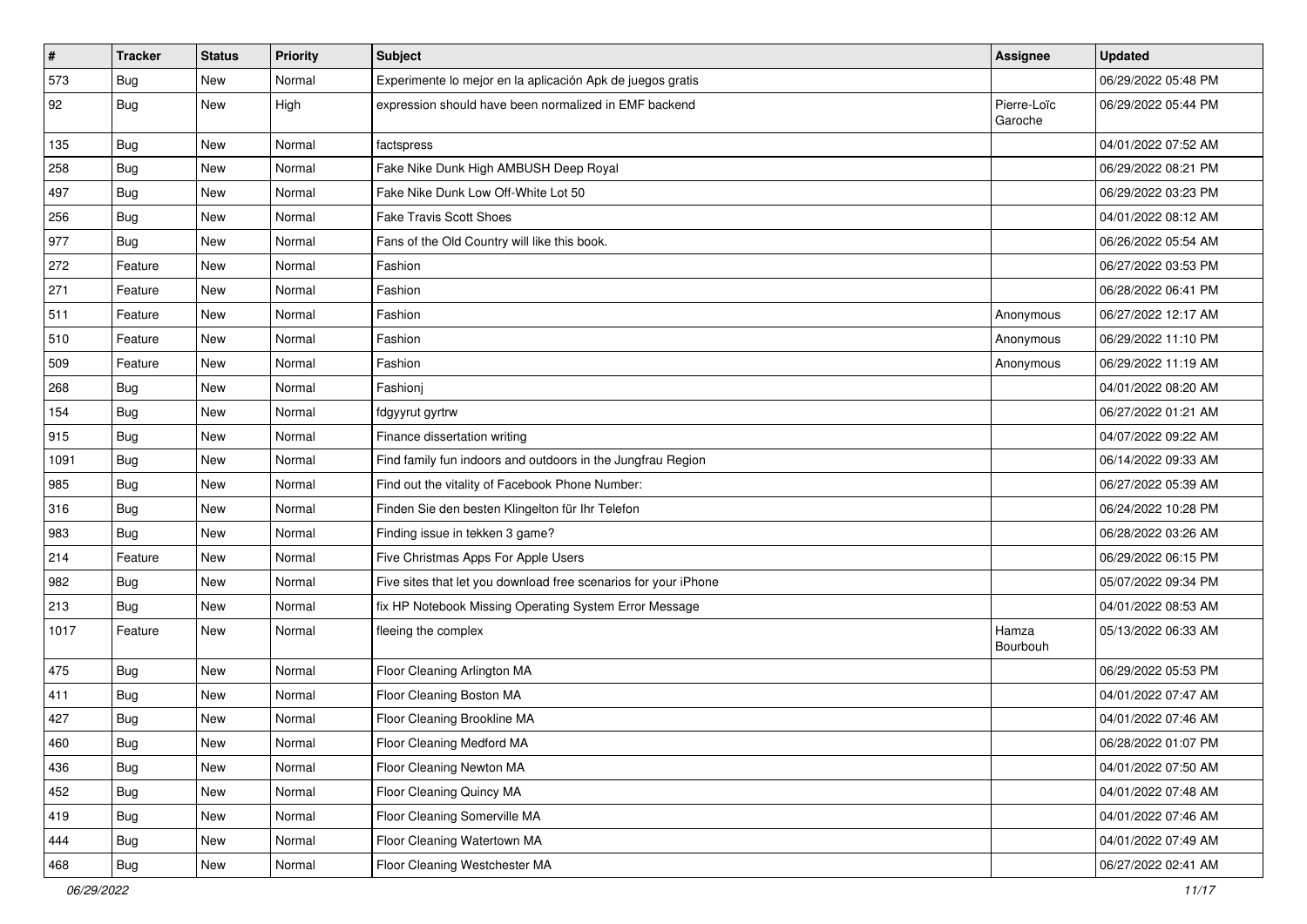| $\vert$ # | <b>Tracker</b> | <b>Status</b> | <b>Priority</b> | <b>Subject</b>                                               | <b>Assignee</b>        | <b>Updated</b>      |
|-----------|----------------|---------------|-----------------|--------------------------------------------------------------|------------------------|---------------------|
| 473       | <b>Bug</b>     | New           | Normal          | Floor Stripping Arlington MA                                 |                        | 06/29/2022 09:20 PM |
| 409       | <b>Bug</b>     | New           | Normal          | Floor Stripping Boston MA                                    |                        | 04/01/2022 07:47 AM |
| 425       | Bug            | New           | Normal          | Floor Stripping Brookline MA                                 |                        | 04/01/2022 07:45 AM |
| 458       | <b>Bug</b>     | New           | Normal          | Floor Stripping Medford MA                                   |                        | 04/01/2022 07:32 AM |
| 434       | Bug            | New           | Normal          | Floor Stripping Newton MA                                    |                        | 04/01/2022 07:50 AM |
| 450       | Bug            | New           | Normal          | Floor Stripping Quincy MA                                    |                        | 06/29/2022 06:32 AM |
| 417       | Bug            | New           | Normal          | Floor Stripping Somerville MA                                |                        | 04/01/2022 07:46 AM |
| 442       | <b>Bug</b>     | New           | Normal          | Floor Stripping Watertown MA                                 |                        | 04/01/2022 07:49 AM |
| 466       | <b>Bug</b>     | New           | Normal          | Floor Stripping Westchester MA                               |                        | 06/29/2022 08:36 PM |
| 474       | Bug            | New           | Normal          | Floor Waxing Arlington MA                                    |                        | 06/28/2022 08:10 PM |
| 410       | Bug            | New           | Normal          | Floor Waxing Boston MA                                       |                        | 04/01/2022 07:47 AM |
| 426       | <b>Bug</b>     | New           | Normal          | Floor Waxing Brookline MA                                    |                        | 04/01/2022 07:49 AM |
| 459       | Bug            | New           | Normal          | Floor Waxing Medford MA                                      |                        | 04/01/2022 07:32 AM |
| 435       | Bug            | New           | Normal          | Floor Waxing Newton MA                                       |                        | 04/01/2022 07:50 AM |
| 451       | <b>Bug</b>     | New           | Normal          | Floor Waxing Quincy MA                                       |                        | 04/01/2022 07:48 AM |
| 418       | Bug            | New           | Normal          | Floor Waxing Somerville MA                                   |                        | 04/01/2022 07:46 AM |
| 443       | <b>Bug</b>     | New           | Normal          | Floor Waxing Watertown MA                                    |                        | 04/01/2022 07:51 AM |
| 467       | <b>Bug</b>     | New           | Normal          | Floor Waxing Westchester MA                                  |                        | 04/01/2022 07:31 AM |
| 253       | Bug            | New           | Normal          | Florence Lawrence                                            |                        | 06/29/2022 06:22 PM |
| 232       | Bug            | New           | Normal          | FM whatsapp messaging app.                                   |                        | 06/27/2022 10:04 AM |
| 956       | <b>Bug</b>     | New           | Normal          | FNF Free Mods Online                                         |                        | 06/25/2022 09:59 PM |
| 774       | <b>Bug</b>     | New           | Normal          | Follow proper initiatives                                    |                        | 06/29/2022 12:34 PM |
| 765       | Bug            | New           | Normal          | Follow proper initiatives to check my cash app               |                        | 06/25/2022 10:08 AM |
| 590       | <b>Bug</b>     | New           | Normal          | Follow proper initiatives to check my cash app card balance: |                        | 06/27/2022 09:57 AM |
| 577       | <b>Bug</b>     | New           | Normal          | Follow these easy steps to make Admiral Casino Login         |                        | 06/28/2022 03:52 AM |
| 1100      | Feature        | New           | Low             | <b>Food Products</b>                                         | Pierre-Loïc<br>Garoche | 06/28/2022 09:40 AM |
| 703       | <b>Bug</b>     | New           | Normal          | For real-time help, dial Facebook customer service number    |                        | 06/29/2022 12:30 AM |
| 157       | <b>Bug</b>     | New           | Normal          | Forget cash app pin                                          |                        | 06/29/2022 12:43 PM |
| 515       | <b>Bug</b>     | New           | Normal          | Fragment Nike Dunk High Tokyo Fake                           |                        | 06/29/2022 11:19 PM |
| 979       | <b>Bug</b>     | New           | Normal          | Free Gas Cards for the Unemployed                            |                        | 06/25/2022 09:02 PM |
| 980       | Bug            | New           | Normal          | Free Gas Cards for the Unemployed                            |                        | 06/28/2022 02:54 PM |
| 973       | Feature        | New           | Normal          | Free NFL Streaming Sites                                     |                        | 06/28/2022 06:27 AM |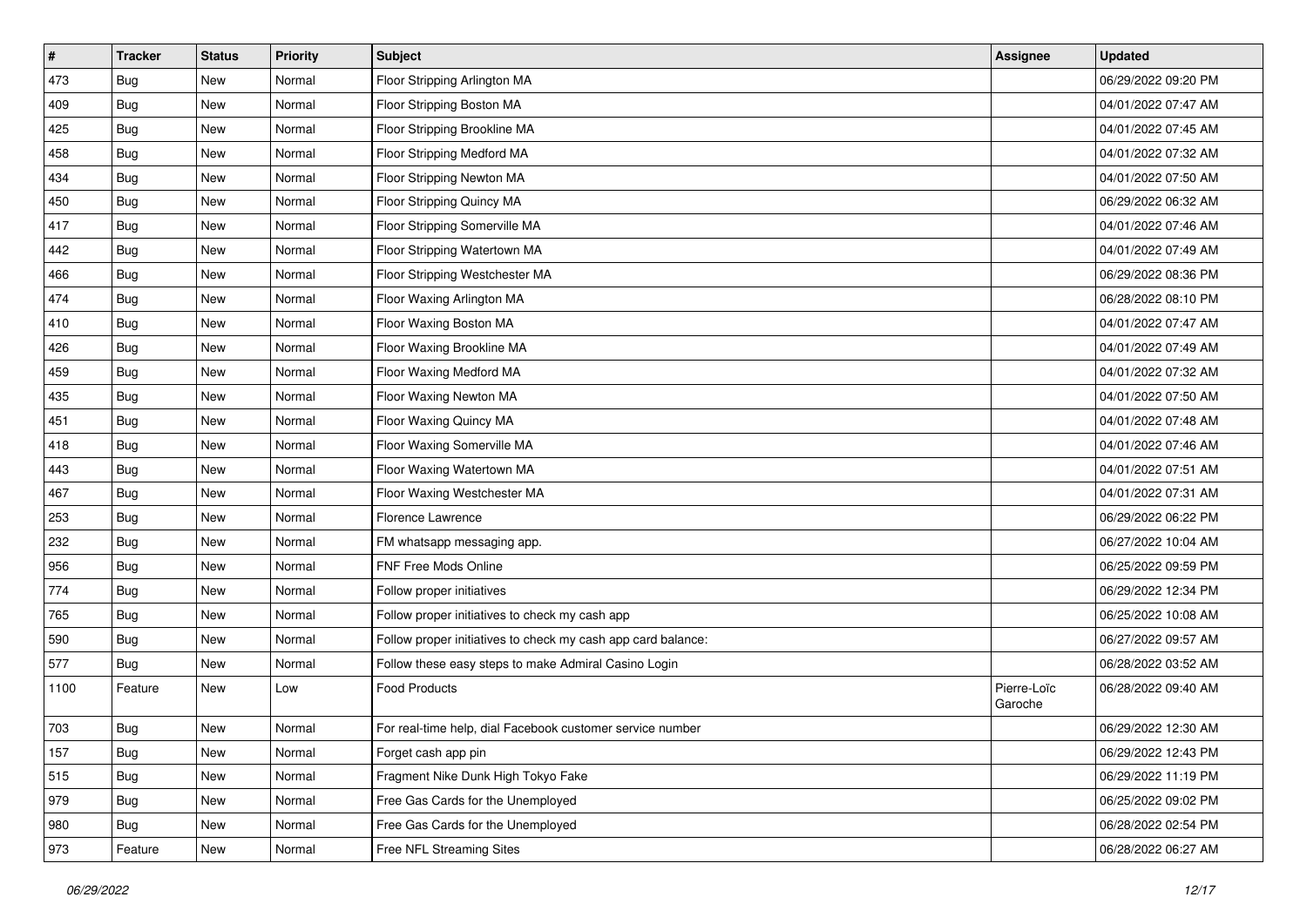| $\sharp$ | <b>Tracker</b> | <b>Status</b> | <b>Priority</b> | Subject                                                                                | <b>Assignee</b> | <b>Updated</b>      |
|----------|----------------|---------------|-----------------|----------------------------------------------------------------------------------------|-----------------|---------------------|
| 219      | Bug            | New           | Normal          | Free Ringtones for Cell Phones.                                                        |                 | 06/29/2022 08:59 PM |
| 781      | Bug            | New           | Normal          | Free Whatsapp Group to Join                                                            |                 | 06/28/2022 11:48 AM |
| 923      | Bug            | New           | Normal          | frenchies for sale                                                                     |                 | 04/11/2022 02:35 PM |
| 957      | Bug            | <b>New</b>    | Normal          | From Where I Can Get Cheap Writing Services?                                           |                 | 04/20/2022 05:06 AM |
| 789      | Bug            | New           | Normal          | Full version                                                                           |                 | 06/29/2022 09:29 PM |
| 393      | <b>Bug</b>     | New           | Normal          | Furniture Assembly Services in Annapolis MD                                            |                 | 04/01/2022 07:16 AM |
| 369      | Bug            | New           | Normal          | Furniture Assembly Services in Arlington County VA                                     |                 | 04/01/2022 07:12 AM |
| 357      | <b>Bug</b>     | New           | Normal          | Furniture Assembly Services in Baltimore MD                                            |                 | 04/01/2022 07:12 AM |
| 375      | Bug            | New           | Normal          | Furniture Assembly Services in Fairfax VA                                              |                 | 04/01/2022 07:18 AM |
| 405      | Bug            | New           | Normal          | Furniture Assembly Services in Gaithersburg MD                                         |                 | 04/01/2022 07:47 AM |
| 381      | <b>Bug</b>     | New           | Normal          | Furniture Assembly Services in McLean VA                                               |                 | 04/01/2022 07:17 AM |
| 399      | Bug            | New           | Normal          | Furniture Assembly Services in Potomac MD                                              |                 | 04/01/2022 07:15 AM |
| 387      | Bug            | New           | Normal          | Furniture Assembly Services in Sterling VA                                             |                 | 04/01/2022 07:18 AM |
| 363      | Bug            | New           | Normal          | Furniture Assembly Services in Washington DC                                           |                 | 04/01/2022 07:13 AM |
| 849      | Bug            | <b>New</b>    | Normal          | FutEmax App Apk - Watch Soccer, Fantasy Football, And More On Your Mobile Device       |                 | 04/01/2022 09:04 AM |
| 683      | Feature        | New           | Normal          | Game creation                                                                          |                 | 06/28/2022 09:51 PM |
| 1053     | Bug            | New           | Normal          | Game Geometry Dash                                                                     |                 | 05/26/2022 11:30 AM |
| 1118     | Bug            | New           | Normal          | Gameplay Minecraft                                                                     |                 | 06/27/2022 10:33 AM |
| 412      | Bug            | New           | Normal          | Germs Removal Boston MA                                                                |                 | 04/01/2022 07:47 AM |
| 429      | Bug            | New           | Normal          | Germs Removal Brookline MA                                                             |                 | 04/01/2022 07:51 AM |
| 428      | Bug            | New           | Normal          | Germs Removal Brookline MA                                                             |                 | 04/01/2022 07:47 AM |
| 461      | Bug            | New           | Normal          | Germs Removal Medford MA                                                               |                 | 06/29/2022 09:06 PM |
| 437      | Bug            | New           | Normal          | Germs Removal Newton MA                                                                |                 | 04/01/2022 07:50 AM |
| 453      | <b>Bug</b>     | New           | Normal          | Germs Removal Quincy MA                                                                |                 | 04/01/2022 07:48 AM |
| 420      | Bug            | New           | Normal          | Germs Removal Somerville MA                                                            |                 | 04/01/2022 07:46 AM |
| 445      | Bug            | New           | Normal          | Germs Removal Watertown MA                                                             |                 | 04/01/2022 07:49 AM |
| 469      | Bug            | New           | Normal          | Germs Removal Westchester MA                                                           |                 | 06/28/2022 10:40 AM |
| 641      | I Bug          | New           | Normal          | Get Best Economics Dissertation Writing Service                                        |                 | 06/25/2022 10:04 AM |
| 489      | <b>Bug</b>     | New           | Normal          | Get cash app refund instantly if sent to the wrong person                              |                 | 06/29/2022 09:03 PM |
| 959      | <b>Bug</b>     | New           | Normal          | Get connected with cash app team-How to get money off cash app at walmart without card |                 | 06/27/2022 08:52 AM |
| 732      | <b>Bug</b>     | New           | Normal          | Get rectifications steps about why cash app transfer failed                            |                 | 06/26/2022 03:28 PM |
| 547      | Bug            | New           | Normal          | Get rid of the issue of cash app down by calling experts.                              |                 | 06/26/2022 10:38 AM |
| 543      | Feature        | New           | Normal          | Get tech assistance with customer support on ATT Yahoo email login issue.              |                 | 06/24/2022 05:08 PM |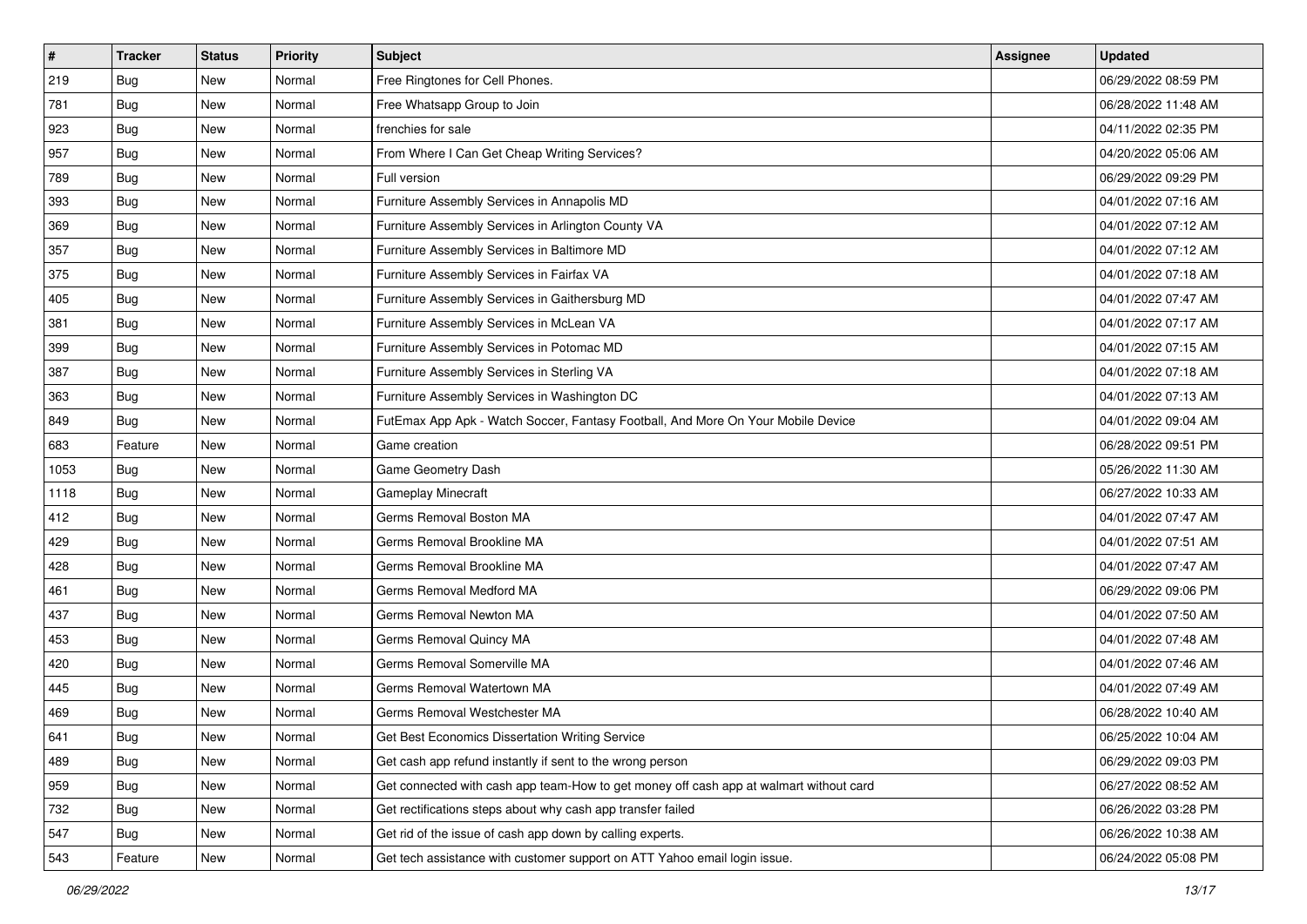| $\vert$ # | <b>Tracker</b> | <b>Status</b> | Priority | <b>Subject</b>                                                                                                                                                                                                                                    | <b>Assignee</b>        | <b>Updated</b>      |
|-----------|----------------|---------------|----------|---------------------------------------------------------------------------------------------------------------------------------------------------------------------------------------------------------------------------------------------------|------------------------|---------------------|
| 668       | Bug            | New           | Normal   | Get to know Cash App Refund Process here                                                                                                                                                                                                          |                        | 06/29/2022 07:21 AM |
| 535       | Bug            | New           | Normal   | Getting Tangled Problems When You Try To Apply For Cash App Delete Account                                                                                                                                                                        | Christophe<br>Garion   | 06/26/2022 04:51 PM |
| 162       | Bug            | New           | Normal   | gfyuik9                                                                                                                                                                                                                                           | Hamza<br>Bourbouh      | 04/01/2022 08:01 AM |
| 120       | Bug            | New           | Normal   | ghfjtkx                                                                                                                                                                                                                                           | Pierre-Loïc<br>Garoche | 06/29/2022 09:26 PM |
| 806       | Feature        | New           | Normal   | Go everywhere thanks to mapquest driving directions                                                                                                                                                                                               |                        | 06/29/2022 07:38 AM |
| 965       | Bug            | New           | Normal   | Go with cash app customer service to know where I can load my cash app card                                                                                                                                                                       |                        | 06/28/2022 04:30 AM |
| 118       | Bug            | New           | Normal   | golf                                                                                                                                                                                                                                              | Anonymous              | 06/29/2022 07:36 PM |
| 892       | Bug            | New           | Normal   | Good game                                                                                                                                                                                                                                         |                        | 04/01/2022 09:15 AM |
| 903       | Feature        | New           | Normal   | Good game                                                                                                                                                                                                                                         |                        | 04/11/2022 08:39 AM |
| 901       | Feature        | New           | Normal   | good game ever                                                                                                                                                                                                                                    |                        | 06/29/2022 02:55 PM |
| 900       | Feature        | New           | Normal   | good game ever                                                                                                                                                                                                                                    |                        | 04/02/2022 11:59 AM |
| 834       | Bug            | New           | Normal   | Grasp the secret to relieve stress and fatigue                                                                                                                                                                                                    |                        | 04/01/2022 08:57 AM |
| 818       | Bug            | New           | Normal   | Have you ever played a basketball game?                                                                                                                                                                                                           | Corentin<br>Lauverjat  | 04/01/2022 08:55 AM |
| 285       | Bug            | New           | Normal   | Have you ever written an essay?                                                                                                                                                                                                                   |                        | 06/29/2022 12:45 PM |
| 137       | Bug            | New           | Normal   | hcbets                                                                                                                                                                                                                                            |                        | 04/01/2022 07:52 AM |
| 177       | Feature        | <b>New</b>    | Normal   | HD lace silky straight human hair wig                                                                                                                                                                                                             |                        | 04/01/2022 08:41 AM |
| 492       | Bug            | New           | Normal   | HD Streamz MOD APK v3.5.5 (Keine Werbung)                                                                                                                                                                                                         |                        | 06/29/2022 08:18 PM |
| 295       | Bug            | New           | Normal   | Headliner Repair Services in Jonesboro GA                                                                                                                                                                                                         |                        | 04/01/2022 07:21 AM |
| 305       | Bug            | New           | Normal   | Headliner Repair Services in Norcross GA                                                                                                                                                                                                          |                        | 04/01/2022 07:19 AM |
| 1088      | Bug            | New           | Normal   | Health And Fitness Tips 2022                                                                                                                                                                                                                      | Pierre-Loïc<br>Garoche | 06/20/2022 06:42 AM |
| 182       | Bug            | New           | Normal   | <b>Healthcare Custom Writing Services</b>                                                                                                                                                                                                         |                        | 06/28/2022 10:53 AM |
| 181       | <b>Bug</b>     | New           | Normal   | <b>Healthcare Custom Writing Services</b>                                                                                                                                                                                                         |                        | 06/29/2022 07:35 PM |
| 627       | <b>Bug</b>     | New           | Normal   | <b>HELO</b>                                                                                                                                                                                                                                       |                        | 06/28/2022 11:28 AM |
| 544       | Bug            | New           | Normal   | Hey! I had a very cool idea to order our general picture on canvas for my family as a gift. But couldn't find a<br>good one. Once my friend advised me this article in which I found what I was looking for and gave a cool gift to<br>my family. |                        | 06/27/2022 04:10 AM |
| 187       | <b>Bug</b>     | New           | Normal   | High Quality Replic 350 V2 Carbon                                                                                                                                                                                                                 |                        | 04/01/2022 08:40 AM |
| 508       | Bug            | New           | Normal   | hire a professional dissertation help                                                                                                                                                                                                             |                        | 06/28/2022 04:58 PM |
| 195       | Bug            | New           | Normal   | homoeobazaar                                                                                                                                                                                                                                      |                        | 04/01/2022 08:23 AM |
| 186       | Feature        | New           | Normal   | homoeobazaar                                                                                                                                                                                                                                      |                        | 06/28/2022 04:29 PM |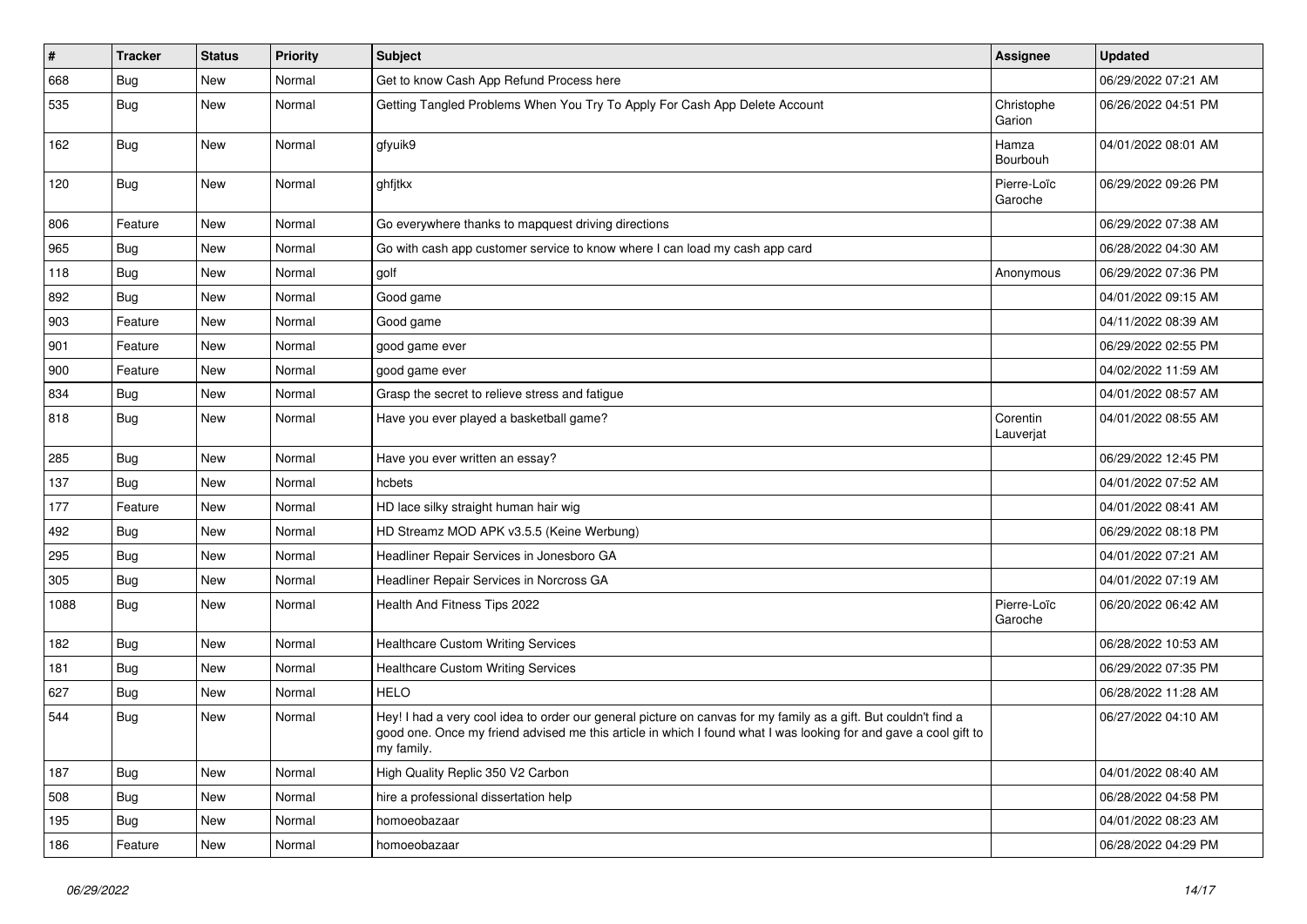| $\vert$ # | <b>Tracker</b> | <b>Status</b> | <b>Priority</b> | <b>Subject</b>                                                                   | <b>Assignee</b>        | <b>Updated</b>      |
|-----------|----------------|---------------|-----------------|----------------------------------------------------------------------------------|------------------------|---------------------|
| 180       | Feature        | <b>New</b>    | Normal          | homoeobazaar                                                                     |                        | 06/29/2022 09:22 PM |
| 196       | <b>Bug</b>     | <b>New</b>    | Normal          | Homoeobazaar For Homeopathy Medicines                                            |                        | 06/27/2022 02:18 PM |
| 671       | Bug            | New           | Normal          | Hot games                                                                        | Pierre-Loïc<br>Garoche | 06/29/2022 12:40 AM |
| 274       | Bug            | New           | Normal          | How AI is transforming coupon marketing campaigns?                               | Anonymous              | 06/27/2022 01:54 PM |
| 919       | Feature        | New           | Normal          | How can I check my Cash App card balance by dialing a number?                    |                        | 04/10/2022 09:07 AM |
| 589       | Bug            | New           | Normal          | How can I get the cash app phone number of customer support?                     |                        | 06/28/2022 07:11 AM |
| 631       | Bug            | <b>New</b>    | Normal          | How Can I Load Cash App Card at Walmart straight away?                           |                        | 06/26/2022 04:07 PM |
| 630       | Bug            | <b>New</b>    | Normal          | How Can I Load Cash App Card at Walmart straight away?                           |                        | 06/26/2022 12:04 AM |
| 629       | Bug            | <b>New</b>    | Normal          | How Can I Load Cash App Card at Walmart straight away?                           |                        | 06/28/2022 06:07 AM |
| 933       | Bug            | New           | Normal          | How Can I Watch Movies on My Mobile Phone                                        |                        | 06/24/2022 12:55 AM |
| 706       | Bug            | New           | Normal          | How Can You Cancel A Cash App Payment Without Any Prior Information?             |                        | 06/26/2022 09:13 AM |
| 501       | <b>Bug</b>     | New           | Normal          | How Do I Annihilate Cash App Transfer Failed Problems Effectively                | Pierre-Loïc<br>Garoche | 06/29/2022 03:12 PM |
| 815       | Bug            | <b>New</b>    | Normal          | how do i call cash app customer service                                          | <b>Xavier Thirioux</b> | 06/28/2022 01:04 PM |
| 971       | <b>Bug</b>     | <b>New</b>    | Normal          | How Do I Check Balance On Cash App Card With Optimum Ease?                       |                        | 06/27/2022 08:16 PM |
| 783       | <b>Bug</b>     | New           | Normal          | How Do I Determine The Reasons And Solutions To Fix Cash App Transfer Failed?    |                        | 06/29/2022 01:42 PM |
| 1106      | Bug            | New           | Normal          | How Do I Get Cash App ++ Without Confronting Any Technical Glitches?             |                        | 06/25/2022 09:53 PM |
| 719       | Bug            | New           | Normal          | How Do I Send \$5000 Through Cash App Account With Ease?                         |                        | 06/29/2022 10:15 PM |
| 758       | Bug            | New           | Normal          | How Do I Study Consistently For Hours?                                           |                        | 06/27/2022 12:49 AM |
| 737       | Bug            | New           | Normal          | How Do I Talk To A Live Person At Facebook If Anything Is Doubtful?              |                        | 06/27/2022 09:59 PM |
| 1087      | <b>Bug</b>     | New           | Normal          | How do new writers start out?                                                    |                        | 06/29/2022 10:43 AM |
| 796       | Bug            | New           | Normal          | How Does Cash App $++$ actually work and What is the process of it               |                        | 06/29/2022 05:10 AM |
| 720       | Bug            | New           | Normal          | How does Cash App Phone Number provide a quick treatment?                        |                        | 06/27/2022 08:02 AM |
| 524       | Bug            | <b>New</b>    | Normal          | How Does Google Account Recovery Work If Your Account Is Hacked?                 |                        | 06/29/2022 05:32 AM |
| 733       | Bug            | New           | Normal          | How does one go about getting a book deal?                                       |                        | 06/28/2022 06:35 PM |
| 594       | Feature        | <b>New</b>    | Normal          | How does research proposal help online make it easy for me?                      |                        | 06/28/2022 08:23 PM |
| 928       | Bug            | <b>New</b>    | Normal          | How Does Sutton Bank Cash App Customer Service Help In Answering Your Questions? |                        | 04/12/2022 11:36 AM |
| 215       | <b>Bug</b>     | New           | Normal          | How For Top Level Cell Phone For You                                             |                        | 06/27/2022 09:19 PM |
| 212       | Feature        | <b>New</b>    | Normal          | How good is the market for gaming mobile apps at the moment?                     |                        | 05/17/2022 11:09 AM |
| 633       | Bug            | New           | Normal          | How i can i solve my issue                                                       |                        | 04/01/2022 09:38 AM |
| 742       | Bug            | <b>New</b>    | Normal          | How Long Does Cash App Support Take To Respond For A Better Support?             |                        | 06/25/2022 11:00 PM |
| 916       | <b>Bug</b>     | <b>New</b>    | Normal          | How long does it take to write a book?                                           |                        | 04/07/2022 12:15 PM |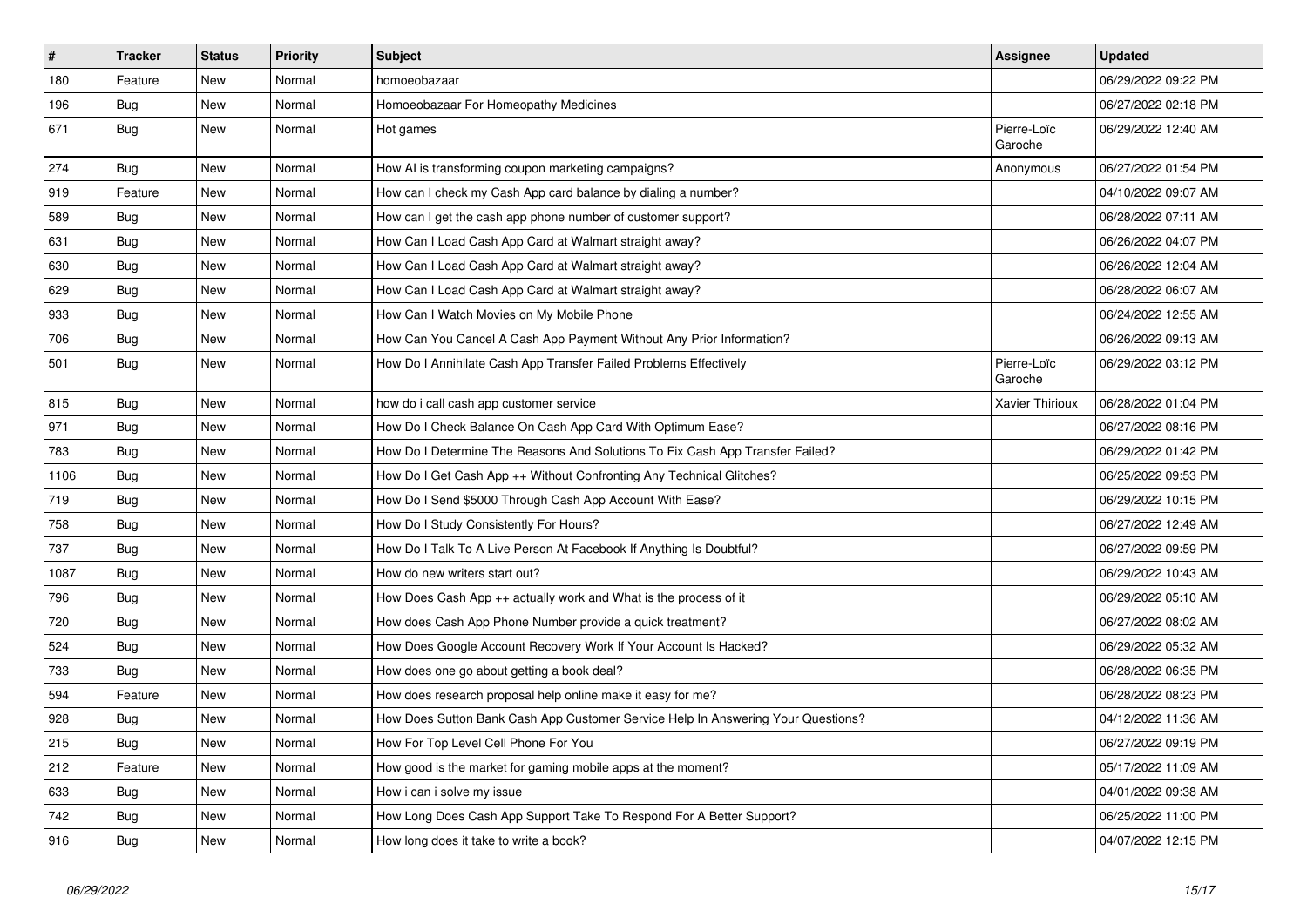| $\vert$ # | <b>Tracker</b> | <b>Status</b> | Priority | <b>Subject</b>                                                                 | <b>Assignee</b>        | <b>Updated</b>      |
|-----------|----------------|---------------|----------|--------------------------------------------------------------------------------|------------------------|---------------------|
| 955       | Bug            | <b>New</b>    | Normal   | How Long Does Verification Take On Cash App If You Apply For The Verification? | Christophe<br>Garion   | 06/25/2022 10:50 PM |
| 571       | <b>Bug</b>     | New           | Normal   | How may the Cash app dispute your trade?                                       | Pierre-Loïc<br>Garoche | 06/29/2022 09:47 AM |
| 738       | Bug            | <b>New</b>    | Normal   | How Much Amount Do I Get Using The Referral Code For Cash App?                 |                        | 06/27/2022 03:58 PM |
| 217       | Bug            | New           | Normal   | How this service matter most?                                                  |                        | 06/29/2022 11:28 AM |
| 1115      | Bug            | New           | Normal   | How to access your saved favorite Tiktok                                       |                        | 06/28/2022 03:59 PM |
| 784       | Bug            | New           | Normal   | How To Add Money On Cash App Card And Check The Funds?                         |                        | 06/28/2022 12:36 PM |
| 762       | Bug            | New           | Normal   | How To Add Money To A Cash App Card If Struggling With Low Amount?             |                        | 06/29/2022 10:53 AM |
| 678       | Bug            | New           | Normal   | How to be a winner in buidnow gg                                               |                        | 06/29/2022 06:31 PM |
| 972       | <b>Bug</b>     | New           | Normal   | How To Borrow Money From The Cash App? Get To Know About The Same              |                        | 04/25/2022 07:30 AM |
| 852       | Bug            | <b>New</b>    | Normal   | How to cancel your French Bee flight within 24 hours?                          |                        | 04/01/2022 09:13 AM |
| 882       | Bug            | New           | Normal   | How to change bank account on cash app?                                        |                        | 04/01/2022 09:16 AM |
| 906       | Bug            | New           | Normal   | How To Change Cash App From Business To Personal Account For Any Reasons?      |                        | 04/04/2022 09:57 AM |
| 1009      | Bug            | New           | Normal   | How to change routing number on Cash App?                                      |                        | 05/11/2022 07:13 AM |
| 1025      | <b>Bug</b>     | New           | Normal   | how to change the logo in wordpress                                            |                        | 06/25/2022 06:20 PM |
| 518       | <b>Bug</b>     | New           | Normal   | How To Check The Balance Of Cash App Account By Taking Cash App Support?       |                        | 06/28/2022 08:51 PM |
| 536       | <b>Bug</b>     | New           | Normal   | How to check the balance on the cash app card                                  | Hamza<br>Bourbouh      | 06/29/2022 01:17 PM |
| 1024      | <b>Bug</b>     | <b>New</b>    | Normal   | How to choose the right broker                                                 |                        | 06/25/2022 06:23 PM |
| 533       | Bug            | New           | Normal   | How to complete the homework assignments in economics in the easiest way?      |                        | 06/28/2022 06:26 PM |
| 229       | Feature        | <b>New</b>    | Normal   | How To Delete Cash App Account? - Check Out the Steps In Detail                |                        | 06/28/2022 07:06 PM |
| 1101      | Bug            | <b>New</b>    | Normal   | How to Delete Cash App History at once?                                        |                        | 06/27/2022 01:33 PM |
| 1064      | Bug            | New           | Normal   | How to delete Cash App history?                                                | Pierre-Loïc<br>Garoche | 06/11/2022 10:29 AM |
| 976       | Bug            | <b>New</b>    | Normal   | How to delete the cash app account history right now?                          | Hamza<br>Bourbouh      | 06/28/2022 11:22 AM |
| 697       | <b>Bug</b>     | <b>New</b>    | Normal   | How to Descargar Pura TV For Android                                           |                        | 06/28/2022 04:43 PM |
| 984       | <b>Bug</b>     | <b>New</b>    | Normal   | How to disable, permanently delete Twitter account on phone, PC                |                        | 06/26/2022 08:28 AM |
| 608       | Feature        | <b>New</b>    | Normal   | How To Do Hotmail Password Reset Without Phone Number?                         |                        | 06/28/2022 07:39 AM |
| 826       | Bug            | New           | Normal   | How to Dowload MXL TV Premium                                                  |                        | 05/26/2022 03:34 PM |
| 966       | <b>Bug</b>     | <b>New</b>    | Normal   | How to Download the Filmes                                                     |                        | 06/27/2022 03:25 AM |
| 1129      | Bug            | <b>New</b>    | Normal   | how to enable direct deposit on cash app?                                      |                        | 06/28/2022 10:44 AM |
| 591       | Bug            | <b>New</b>    | Normal   | How To Find Facebook Modifications For Your Spotify Premium Apk?               |                        | 06/29/2022 12:40 AM |